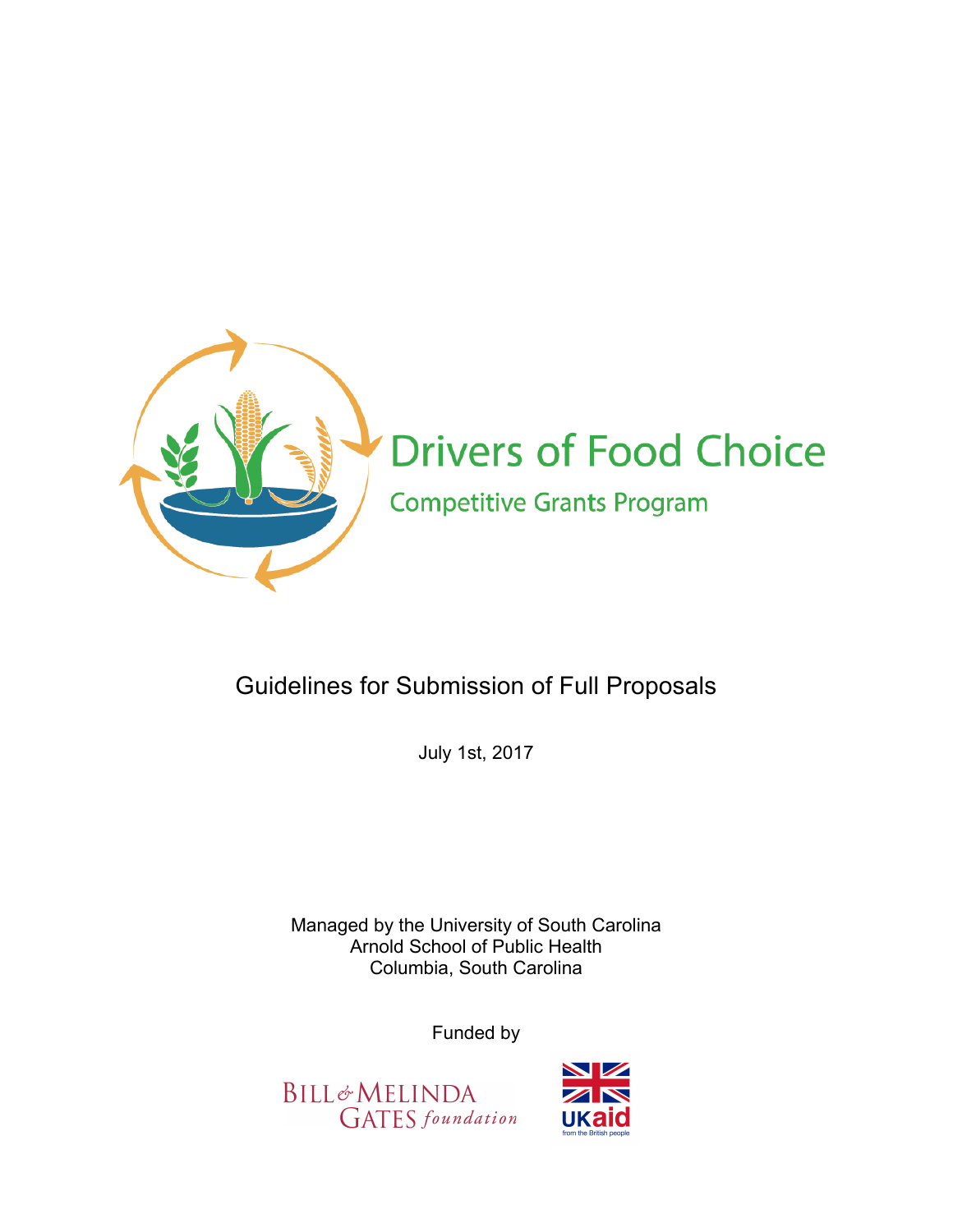## **Table of Contents**

| <b>FUNDING OPPORTUNITY</b>                                        |   |
|-------------------------------------------------------------------|---|
| <b>SYNOPSIS</b>                                                   |   |
| <b>BACKGROUND</b>                                                 |   |
| ABOUT THE DRIVERS OF FOOD CHOICE (DFC) COMPETITIVE GRANTS PROGRAM | 6 |

| H. | AWARD INFORMATION FOR DFC GRANT FUNDING | h |
|----|-----------------------------------------|---|
|    | OBJECTIVES AND SCOPE OF WORK            | h |
|    | POTENTIAL RESEARCH TOPICS               |   |
|    | <b>FUNDS AVAILABLE</b>                  |   |

| III.              |              | <b>FULL PROPOSAL SUBMISSION</b>                                                                  | 11       |
|-------------------|--------------|--------------------------------------------------------------------------------------------------|----------|
|                   |              | A. ELIGIBILITY                                                                                   | 11       |
|                   |              | B. PROPOSAL SELECTION TIMELINE                                                                   | 12       |
|                   |              | PROPOSAL SUBMISSION GUIDELINES                                                                   | 13       |
|                   |              | D. PROPOSAL FORMATTING GUIDELINES                                                                | 13       |
|                   | E.           | PROPOSAL SECTION DETAILS                                                                         | 15       |
|                   | $\mathbf{F}$ | EVALUATION CRITERA                                                                               | 21       |
|                   |              | <b>G. REVIEW PROCESS FOR FULL PROPOSALS</b>                                                      | 23       |
| IV.               |              | DISSEMINATION, DATA SHARING, AND INTELLECTUAL PROPERTY<br>PRIVACY AND NON-CONFIDENTIALITY NOTICE | 23<br>25 |
| <b>APPENDICES</b> |              |                                                                                                  |          |
|                   |              | <b>APPENDIX A. LIST OF 41 LOW- AND MIDDLE-INCOME COUNTRIES WITH MOST OF THE</b>                  |          |
|                   |              | WORLDWIDE BURDEN OF MALNUTRITION                                                                 | 26       |
|                   |              | APPENDIX B. COVER PAGE AND PROJECT ABSTRACT TEMPLATE                                             | 27       |
|                   |              | APPENDIX C. CO-INVESTIGATOR/COLLABORATOR CONTACT SHEETS                                          | 29       |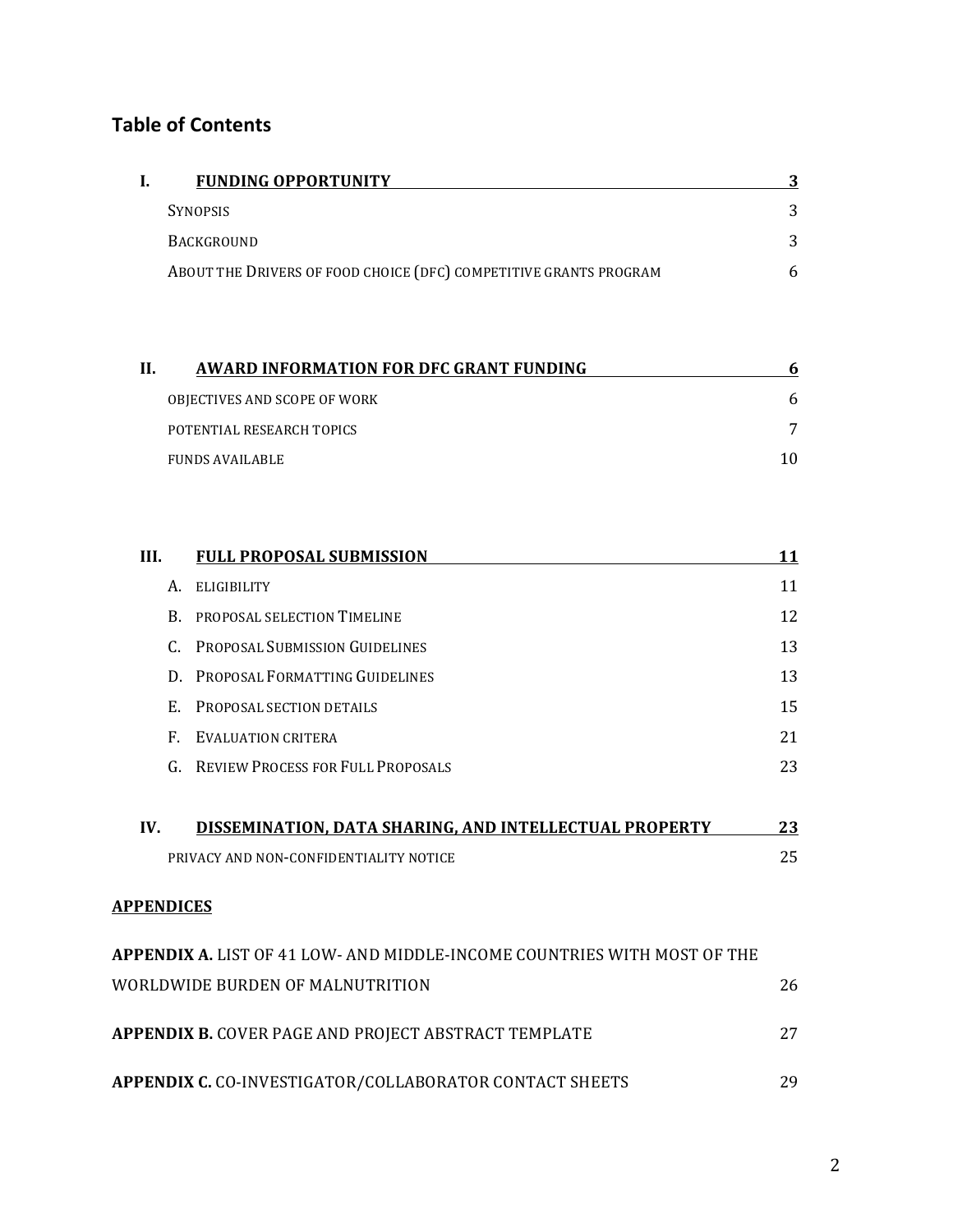## **I. FUNDING OPPORTUNITY**

#### **Synopsis**

A grants program funded by the Bill & Melinda Gates Foundation and UK aid from the UK government through the Department for International Development (DFID) and managed by the University of South Carolina Arnold School of Public Health has been developed to support new research on food choice. The purpose of the Drivers of Food Choice (DFC) Competitive Grants Program is to solicit applications and select research projects for funding that will provide a deep understanding of the drivers of food choice among the poor, particularly in the 41 low- and middle-income countries that account for most of the global burden of undernutrition; strengthen country-level leadership in nutrition; and foster a global community of food-choice researchers. A conceptual understanding of the drivers of food choice would provide guidance for the development of more effective nutrition-sensitive programs and inform evaluation designs to better assess the impact of these programs on nutrition outcomes, particularly among those living in the 41 highest need countries. Studies will use qualitative or quantitative methods or both to examine key aspects of food choice in the targeted regions. Furthermore, projects that have the potential to strengthen country-level leadership in nutrition to support future efforts will be prioritized.

#### **Background**

Global commitment to improving nutrition among the most vulnerable has never been higher or more coordinated. Scaling up of evidence-based, nutrition-specific interventions with the most potential for improving nutrition outcomes and attention to nutrition-sensitive development for long-term sustainability of improvements in nutrition have framed the global response. Attempts to achieve ambitious goals have led to identification of key challenges, including recognition of the limited knowledge about drivers of food choice, particularly among the poor in low- and middle-income countries (LMIC). Reductions among children in under-five prevalence of stunting and wasting have been achieved in many LMIC, but substantial challenges remain, particularly in Sub-Saharan Africa and South Asia. Forty-one countries account for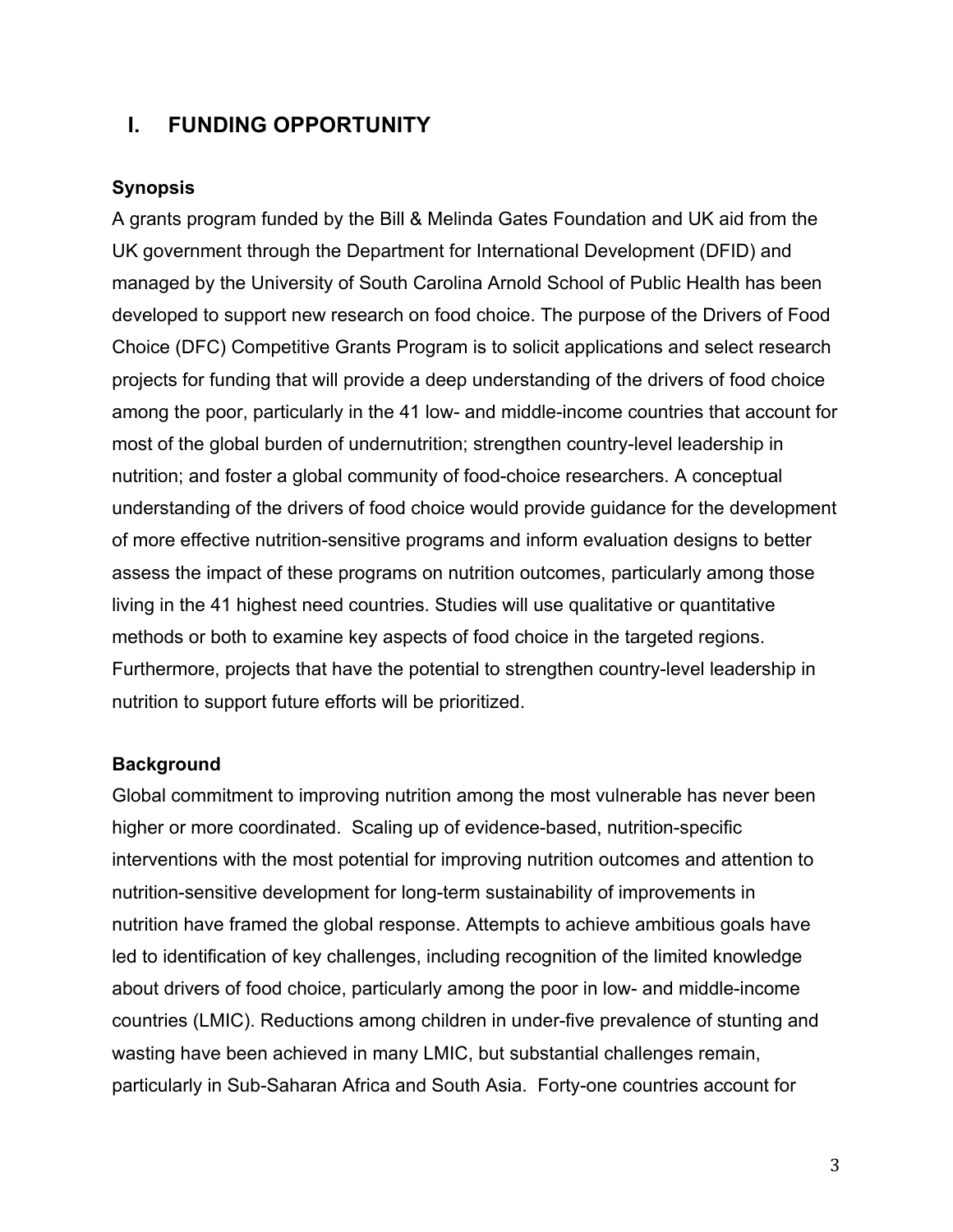most of the total global burden of undernutrition, and eastern and central Africa and south-central Asia continue to have the highest rates of stunting, with 69 million of the 165 million children with stunted growth and more than half of all children with wasting living in south-central Asia. Furthermore, many countries experience the double burden of undernutrition and increasing prevalence of obesity; some have described economic development as a "double edged sword for nutrition".

Improving nutrition across the life course from conception through adulthood is essential for the long-term well-being of families and communities and for successful economic and social advancement. Better understanding of how to design and implement nutrition-sensitive development programs, especially those that focus on agriculture or food systems, to ensure the best nutrition is needed. A key challenge to achieving sustainable improvement is the limited knowledge about drivers of food choice, particularly among the poor in LMIC. An understanding of the drivers of food choice would provide guidance for the development of more effective nutritionsensitive programs and inform evaluation designs to better assess the impact of these programs on nutrition outcomes, particularly among those living in the 41 highest need countries.

Delivery of successful nutrition-specific interventions to scale requires the use of innovative strategies and often relies on the structure of nutrition-sensitive development programs, including targeted agriculture programs, social safety nets, early child development, and schooling, to foster changes in underlying determinants of undernutrition including poverty, food insecurity, and limited access to health care. Some evidence for the impact of targeted agricultural programs on nutrition outcomes (specifically Vitamin A) has been shown when these programs include behavior change and communication strategies and a focus on gender equity. Conclusive evidence for the impact of nutrition-sensitive programs on nutrition outcomes is lacking, in part because of limited understanding of how these programs impact food choice of individuals in households and communities in LMIC.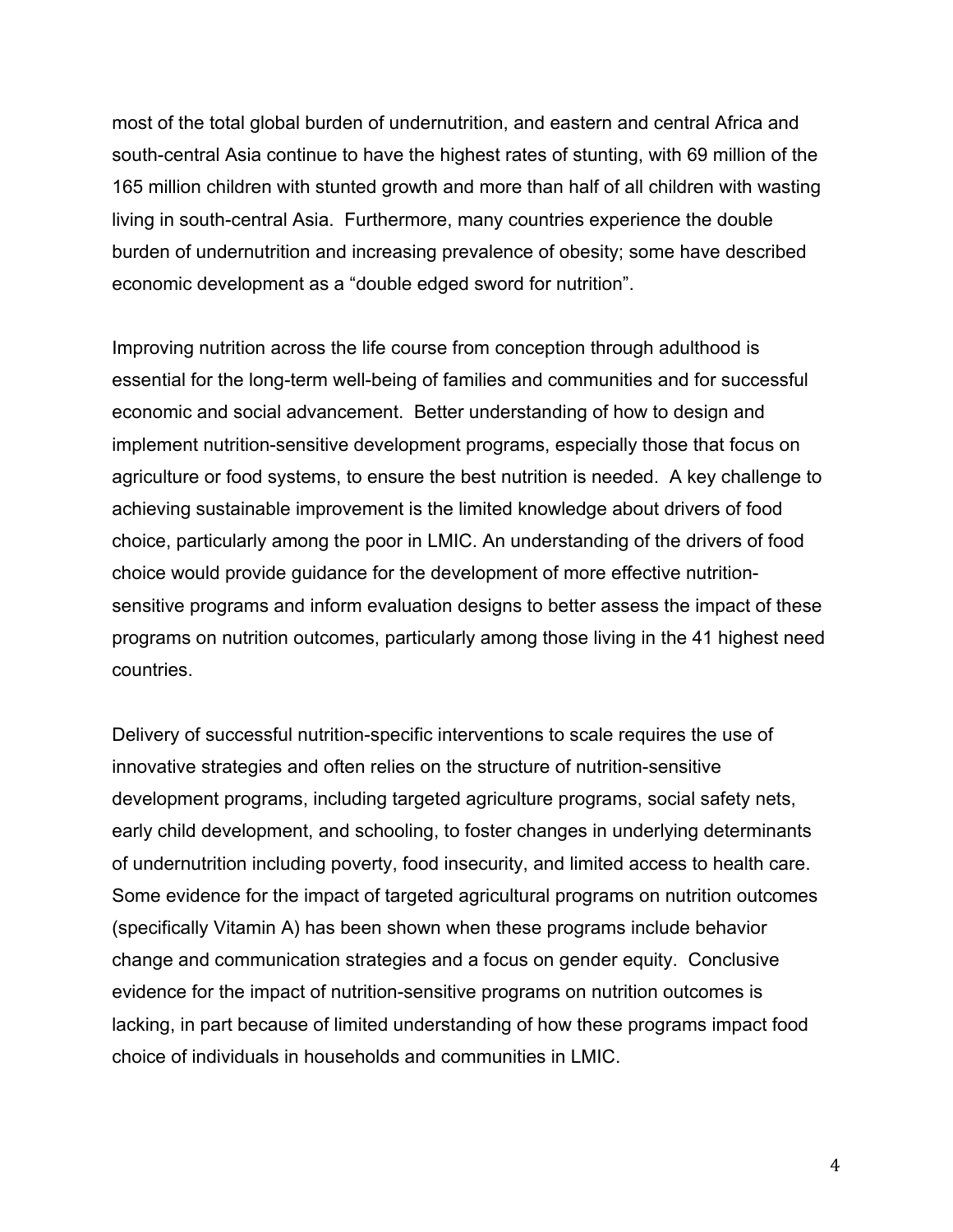Fostering healthy food systems that provide the necessary support for nutrition programs is essential for long-term sustained improvements in nutrition outcomes. Efforts to reduce undernutrition, particularly among children under five years, to improve health are complicated by shifts in societal dietary practices. Rapid changes in traditional dietary practices have been observed in many countries that involve increases in consumption of industrially or locally processed foods. It is assumed that these changes are being driven in large part by changes in agriculture and food systems and can be better understood by studying relationships between agricultural productivity, fiscal and monetary policy instruments, value chain modifications, and behavior change communication. When communities and households move from subsistence livelihoods and are faced with more options in the marketplace, what motivates or drives their food choices? Understanding how food choices are made under "normal" conditions and how these choices are affected by changes in household income, access to food, farm practices and productivity, food prices, and local food systems is important for program planners and policy makers. An understanding of the drivers of food choice would provide guidance for the development of more effective nutrition-sensitive programs and inform evaluation designs to better assess the impact of these programs on nutrition outcomes, particularly among those living in the 41 highest need countries.

Food choice research involves the study of cognitions, processes, and behaviors by which people consider, select, prepare, distribute, and consume foods and beverages. The overarching question addressed in studies of food choice is, "why do individuals eat the foods they do?" Understanding the drivers of food choice necessitates the study of interconnected biological, psychological, economic, social, cultural, and political factors. Food choice is integral to social and economic expression of identities, preferences, and cultural meanings and ultimately influences nutrient intake and health. Understanding how changes in drivers of food choice differentially impact household members, particularly women and children, is important for designing interventions that improve the well-being of all, including the most vulnerable.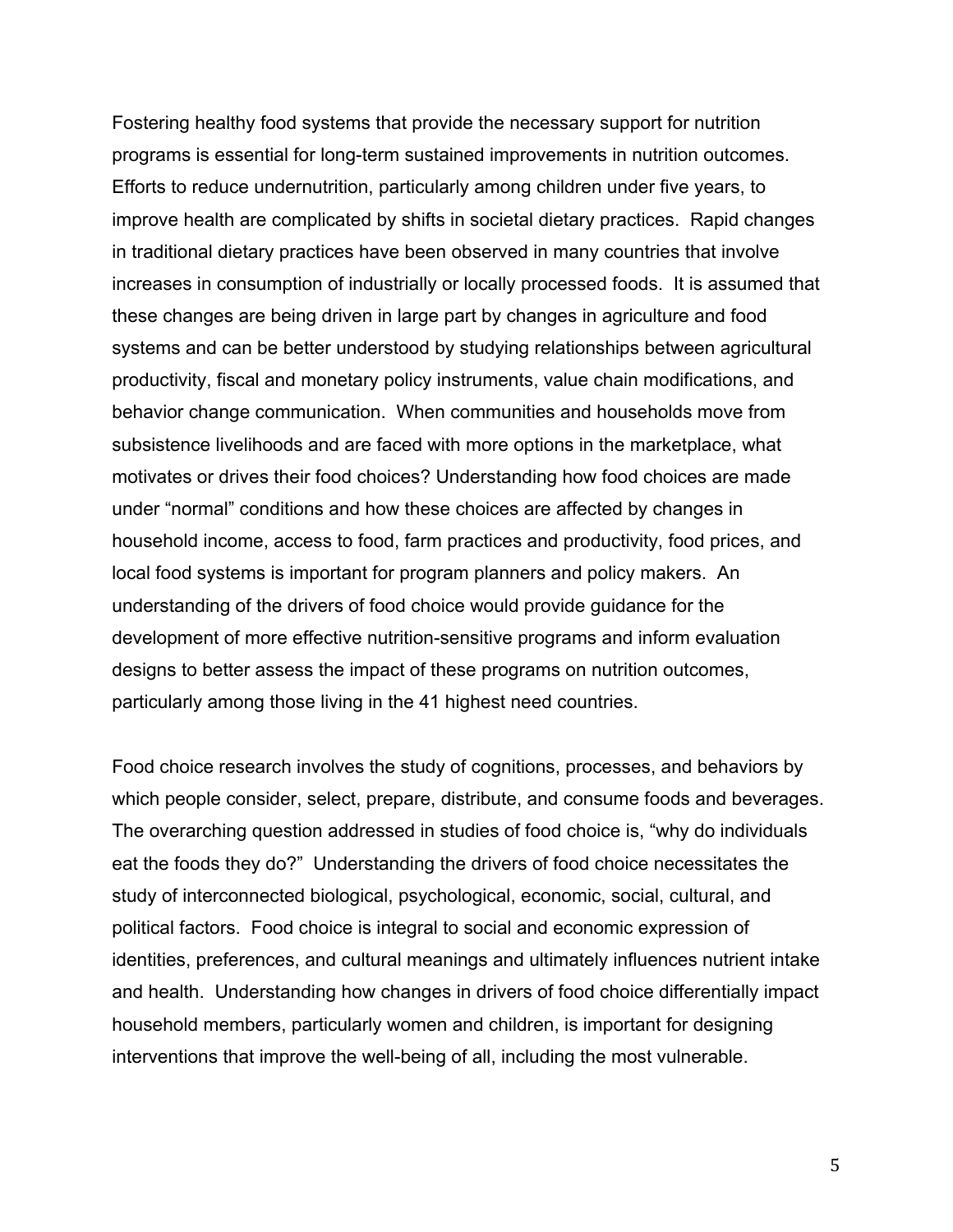#### **About the Drivers of Food Choice (DFC) Competitive Grants Program**

The DFC Competitive Grants Program is a 5-year endeavor supported by the Bill & Melinda Gates Foundation and UK aid from the UK government through the Department for International Development (DFID) dedicated to providing evidence to guide on-going and future programs to improve food and nutrition security in LMIC. The DFC Competitive Grants Program aims to fund research projects that provide a deep understanding of the drivers of food choice among the poor in LMIC, with preference given to projects based in the 41 countries identified in Appendix A. The purpose is to provide actionable advice, recommendations, and decision-making tools and guidance that have direct relevance for policy makers and decision makers to guide on-going and future programs to improve food and nutrition security and to foster a community of practice in food choice research in LMIC countries. It is led by the Arnold School of Public Health at the University of South Carolina in Columbia, SC (USA).

The DFC Competitive Grants Program will fund research grants that use qualitative or quantitative methods or both to examine key aspects of food choice in one or more of the 41 countries that account for most of the global burden of undernutrition. We expect to fund about seven research grants of up to \$300,000, to be awarded in the second round of funding.

Please visit http://www.driversoffoodchoice.org for more information about the DFC Competitive Grants Program.

## **II. AWARD INFORMATION**

## **Objectives and Scope of Work**

The DFC competitive research grants aim to provide a deep understanding of the drivers of food choice among the poor in South Asia and Sub-Saharan Africa. Funded research will use qualitative or quantitative methods or both to examine key aspects of individual food choice in the targeted regions. Approaches that can potentially be extended to different countries/settings are of greatest interest. Priority will be given to projects that are aligned with the goals of the UK Department for International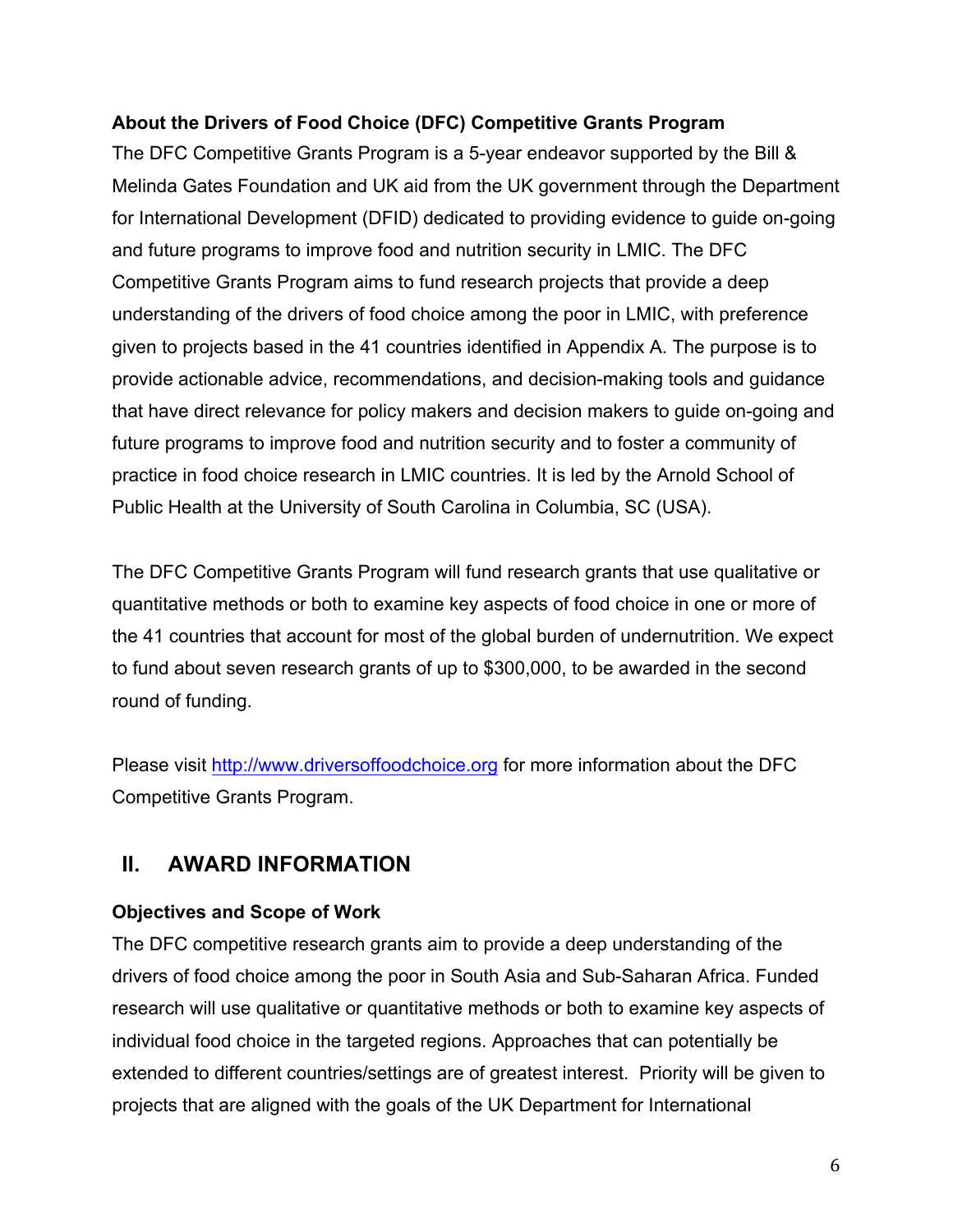Development (DFID) and the Bill & Melinda Gates Foundation's research strategies in agriculture and nutrition, and that have the potential to strengthen country-level leadership in nutrition to support future efforts.

Research supported by DFC grants must be innovative; demonstrate originality and development relevance; provide actionable advice, recommendations, and decisionmaking tools and guidance; and be supported by high-quality collaboration. Applicants are also encouraged to incorporate a gender-transformative or gender-aware approach to increase the likelihood that outcomes will benefit women and children.

#### **Potential Research Topics**

Food choice involves the processes by which people consider, select, prepare, distribute, and consume foods and beverages. Food choice research involves the studies of cognitions, processes and behaviors related to the selection and consumption of food. The overarching question addressed in studies of food choice is, "why do individuals eat the foods they do?" Food choice behaviors are integral to social and economic expression of identities, preferences, and cultural meanings and ultimately influence nutrient intake and health. Understanding the drivers of individual food choice involves the study of interconnected biological, psychological, economic, social, cultural, and political factors. Potential food-choice themes include studies that provide a conceptual understanding of the factors that influence food choice, investigate how changes in food environments and food systems influence food choice, and evaluate the impact of nutrition-sensitive interventions (particularly agricultural interventions) that influence food choice.

Examples of potential research topics are listed below. **Proposal submissions are not limited to the topics presented below, and proposals on culturally- and context-specific issues of food choice that are not reflected in the list are also encouraged.**

• **Development of an understanding of factors that influence food choice**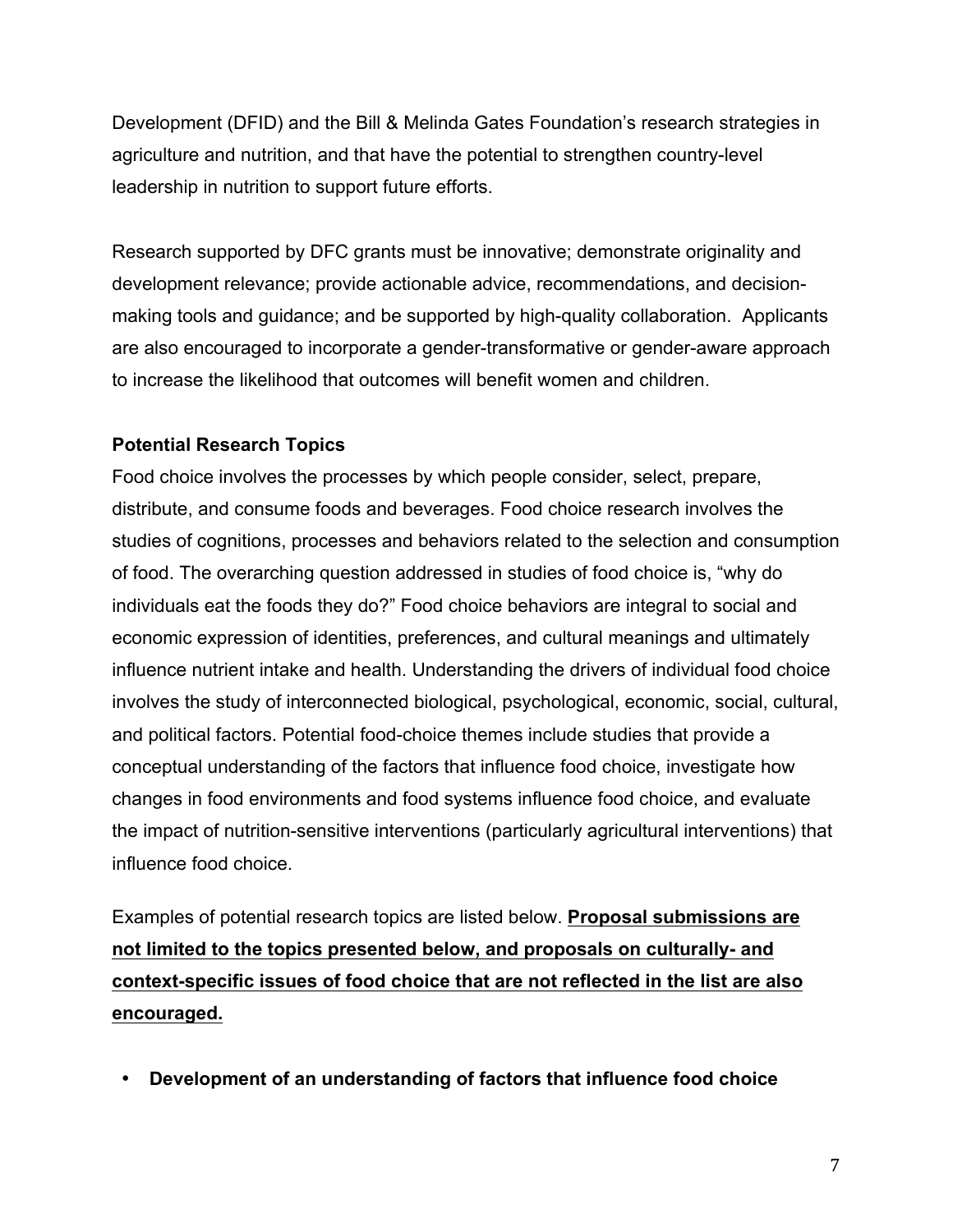## **among consumers in lower wealth quintiles in LMIC to inform policy and practice.**

## *Example of potential proposal topics*

- Cultural, regional, and ethnic identities that influence food choice, with particular emphasis on expectations related to class, gender, and age to provide insight for tailoring nutrition and agricultural programs and messages.
- Gender role differences in food choice to inform development of genderaware or gender-transformative agricultural programs.
- Work roles, social roles, and time demands that drive food choice and longitudinal changes in these roles and demands.
- Food choice schemas to better understand cognitive factors that drive food choice behaviors
- Food choice behaviors of household food providers in urban and rural settings to illuminate linkages in the agriculture-income-nutrition path, including markets, to better explain barriers and incentives for adoption of different interventions.
- Differential decision making within households around who eats what, how much, and when based on age, gender, other characteristics and/or household dynamics in regards to choice of what to consume versus sell, with emphasis on key demographic groups, including adolescent boys and girls, and their degree of autonomy or decision make power.
- **Investigation of how changes to food environments and food systems influence food choice among consumers in LMIC settings.**

*Example of potential proposal topics*

- Examine drivers of food choices in areas experiencing rapid urbanization, fragile places, non-permanent places, environmentally vulnerable places, slums etc., including emphasis on eating ready-prepared foods, processed foods, and snacking.
- Examine factors that drive changes in food choice behaviors and increased consumption of industrially or locally processed foods in LMIC, particularly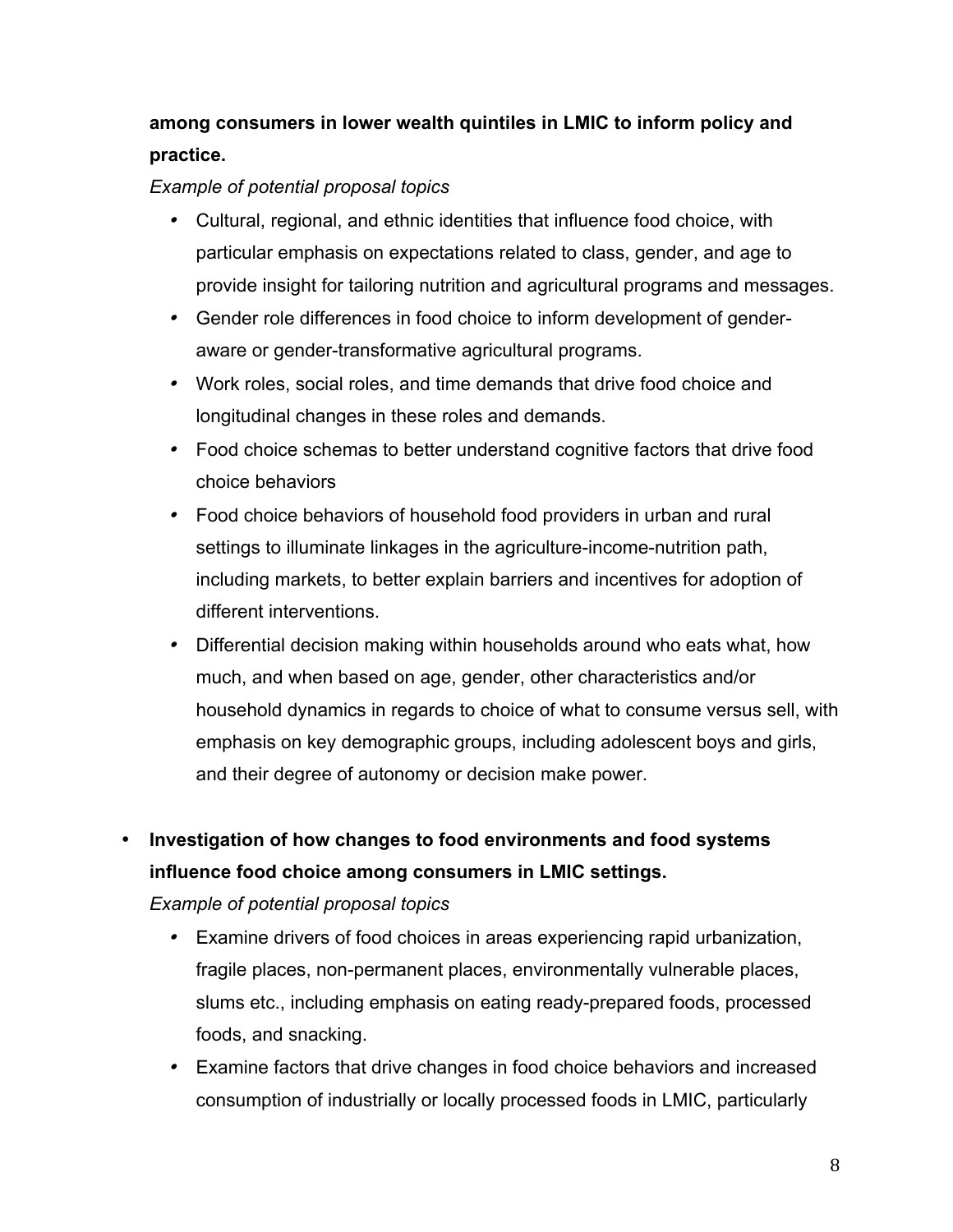among primary food providers, women, and children.

- Evaluate the impact of different food packaging or food labels on the food choices of individuals with particular emphasis on primary food providers, women, and children.
- Examine the impact of changes in markets on food choices of individuals and households, including focus on what happens to markets as incomes grow and demand increases in rural areas.
- Examine the impact of food systems changes on food choice among households and individuals, particularly primary food providers, women, and children.
- Develop an understanding of the causal paths and/or evaluate the impact of fiscal and monetary policy instruments on food choice at the household and individual levels and, with attention women and children.
- Examine the influence of value chain modifications on food choice behaviors, particularly primary food providers, women, and children.
- Examine how food choices are affected by prices, including exploration of what food purchases are affected and how they substitute between foods.
- **Evaluation of the impact of agricultural policies and interventions (e.g., home gardening, aquaculture, livestock production, cash cropping, bio-fortification, agricultural subsidies, land use policies) on food choice behaviors of different household members, especially women and children.**

*Example of potential proposal topics*

- Assess the influence of specific agricultural, market or financial policies on food choice behaviors of affected households.
- Examine how increases in agricultural productivity and agricultural income differentially influence the food choice behaviors of individual household members (e.g., fathers, mothers, children, aged).
- Evaluate the impact of policies or programs that increase diversity in household food production on food choice behaviors of individual household members.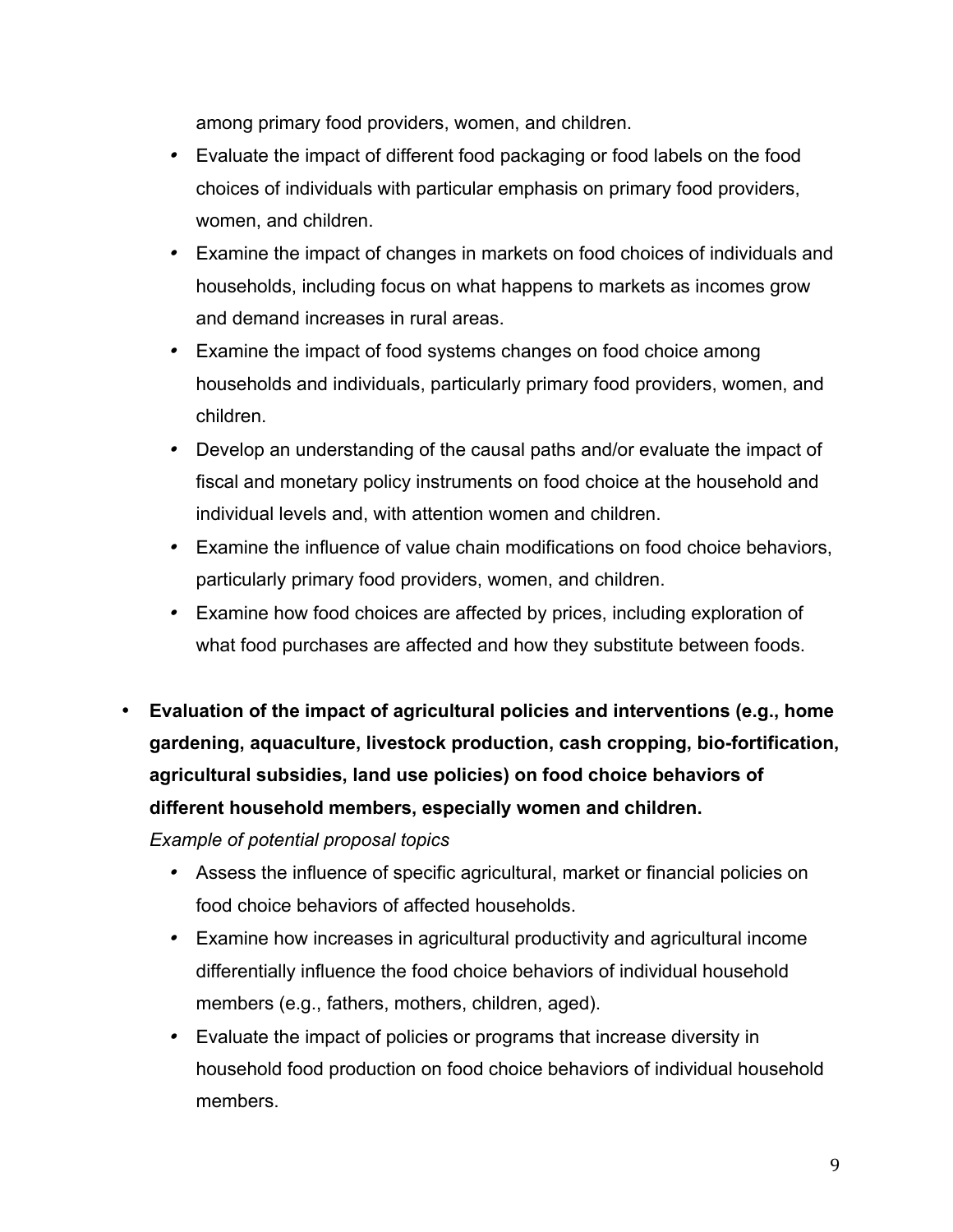- Examine how people make food choice decisions when they have extra income and how that affects diet diversity and quality (e.g., giving cash vs. food),
- Examine the influence of changes in distribution of agricultural work on food choice behaviors of individual household members.
- Development of methodologies to measure the impact of agricultural policies or projects on food choice processes, in particular food expenditures by households and individual food consumption.

## **Funds Available**

About seven grants of up to \$**300,000 USD** each will be awarded in the second round of funding. The DFC Competitive Grants Program anticipates distributing a total of \$2,152,500 in the second two-year funding round of the grants program. Grant requests may not exceed \$300,000 for the total duration of the project. Grant requests should be for two-year projects. Two-year projects will be awarded but the second year of funding will be contingent upon satisfactory progress by the recipient during the first year.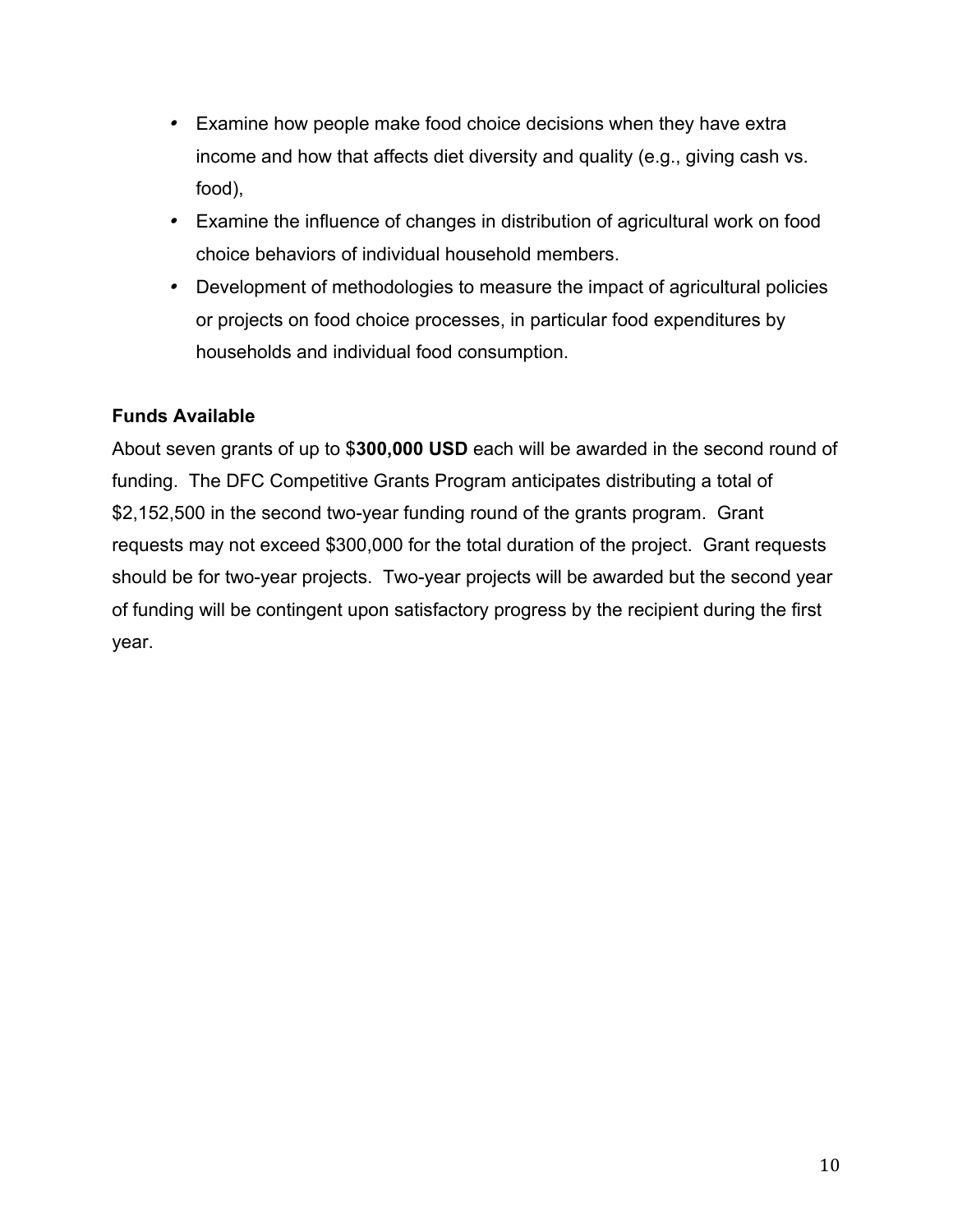## **III. FULL PROPOSAL SUBMISSION**

#### **A. Eligibility**

#### **Invitation**

Full proposals may only be submitted by applicants invited to do so following the review of the previously submitted concept memos.

## **Organizational Eligibility**

Grants can be awarded to any organization with a demonstrated interest and commitment to improving food and nutrition security in LMIC, including research organizations, non-government organizations, public (e.g., government) institutions, and private sector organizations. All recipients must have prior experience conducting relevant nutrition, food systems, or agricultural research, and must demonstrate prior experience in efficient and effective fiscal management. In the case of partnerships, a lead organization should be identified that meets these criteria and can submit the concept memo as the prime applicant. All applicants named in the proposal should be described by their roles and responsibilities, as well as the value added by their partnership.

## **Activities eligible for funding**

Grant activities can include formal qualitative or quantitative (or mixed) research studies, development and evaluation of pilot programs, operational research, testing of novel public-private partnerships, and related work. Add-ons to ongoing larger projects are allowable; how the add-on is distinct from the larger project must be clear in the application. All applications will need to specify how the success of the project will be evaluated. All applications will be scrutinized for value for money.

#### **Activities NOT eligible for funding**

Applicants who propose to simply *identify* drivers of food choice, without demonstrating how the proposed research will produce guidance, decision-making tools, actionable findings, and/or policy/program recommendations targeted at decision makers relevant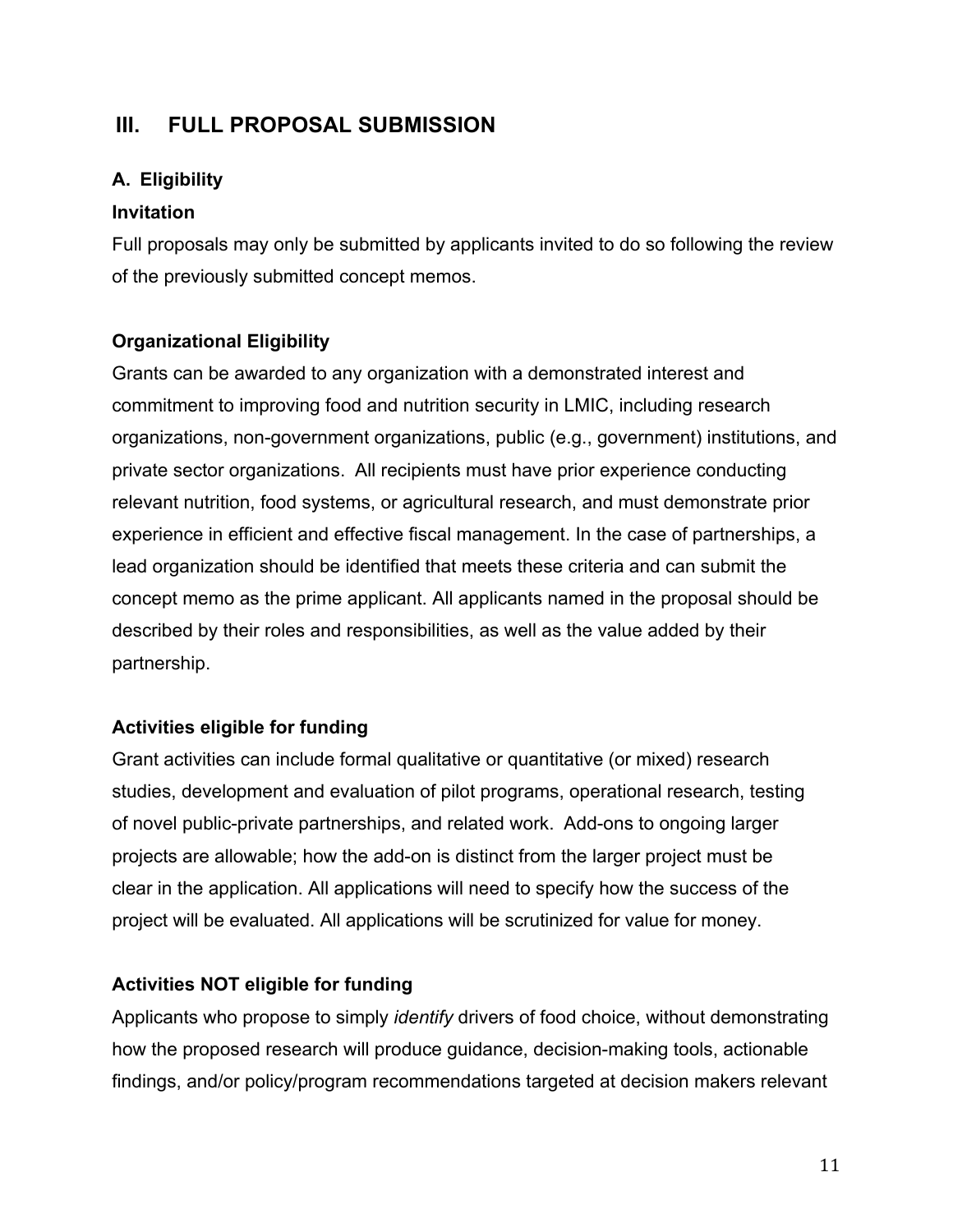to nutrition and agriculture practitioners and policymakers, are unlikely to be selected to submit full proposals.

## **Eligible Costs**

Grant monies may be used to pay for salaries, supplies, equipment, and travel that are specifically related to achieving the objectives of the project. Any indirect costs must be part of the total costs, and may not exceed 10% of the direct costs. The total, including both direct and indirect costs, cannot exceed \$300,000. Grant monies may not be used to cover the following types of costs:

- Purchase of motor vehicles, office furniture
- Construction or physical improvement of offices/facilities

## **B. Proposal Selection Timeline**

The full proposals will be evaluated by the interdisciplinary DFC Technical Advisory Group. Not all applicants who are asked to submit full proposals will receive funding. The amount of funding available and the size of each grant will be dependent upon the availability of funds and the number of acceptable applications received.

## **Timeline**

| Submission of concept memos                          | <b>COMPLETED</b>                                                                    |
|------------------------------------------------------|-------------------------------------------------------------------------------------|
| Notification of invitations to submit full proposals | <b>COMPLETED</b>                                                                    |
| Submission of full proposals                         | August 31 <sup>st</sup> , 2017                                                      |
| Notification of awards                               | October 15 <sup>th</sup> , 2017                                                     |
| Grants begin*                                        | January $1st$ , 2018, or within 30<br>days of receipt of signed funding<br>document |

\*Applicants with grants awarded will receive further details regarding the funding schedule.

**Full Proposals must be submitted by email to info@driversoffoodchoice.org by 11:59 PM EDT, August 31st, 2017.**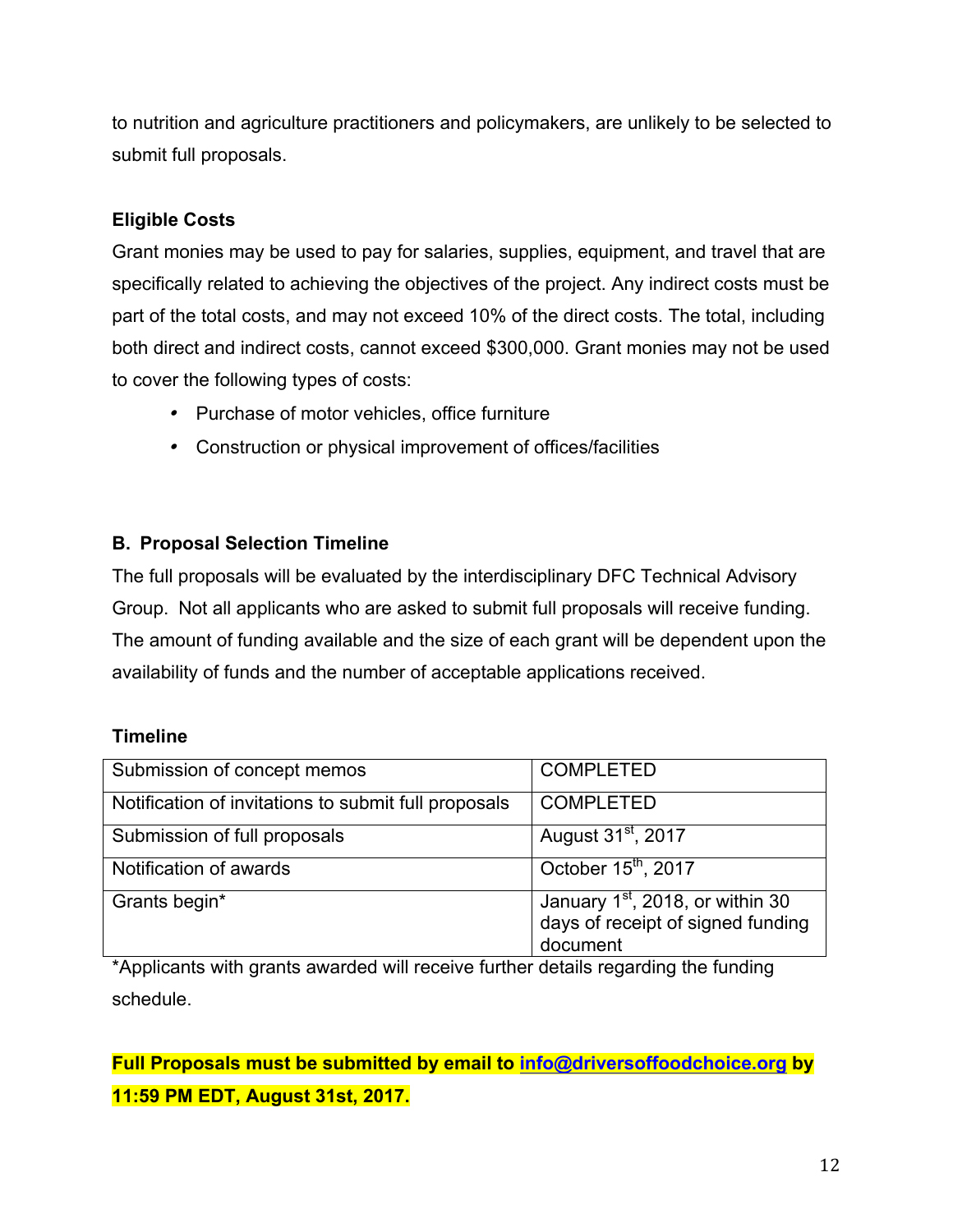## **C. Proposal Submission Guidelines**

1) Full proposals are due by email to info@driversoffoodchoice.org by August 31<sup>st</sup>, 2017 at 11:59PM EDT.

2) Receipt of submitted proposals will be acknowledged by email within 2 business days. If you do not receive acknowledgement of your submission, please contact shilpa@mailbox.sc.edu.

3) Save your file with the following file name: "Principal Investigator\_Submitting Institution".

(For example, if Christine Blake was the Principal Investigator for research being proposed from the University of South Carolina, her proposal would be submitted with the file name: Blake\_USC)

## **D. Proposal Formatting Guidelines**

*(Proposals that do not follow the guidelines below will not be reviewed.)*

If you require assistance in understanding the Proposal Guidelines, please contact Shilpa Constantinides at info@driversoffoodchoice.org. All questions and responses will be shared with all applicants on the website FAQ section (www.driversoffoodchoice.com).

## **1. Page Limits**

- 1.5 pages Cover Page and Project Abstract (see Appendix B)
- 10 pages Proposal Narrative
- 1 page Project Timeline
- 4 pages References
- 3 pages Budget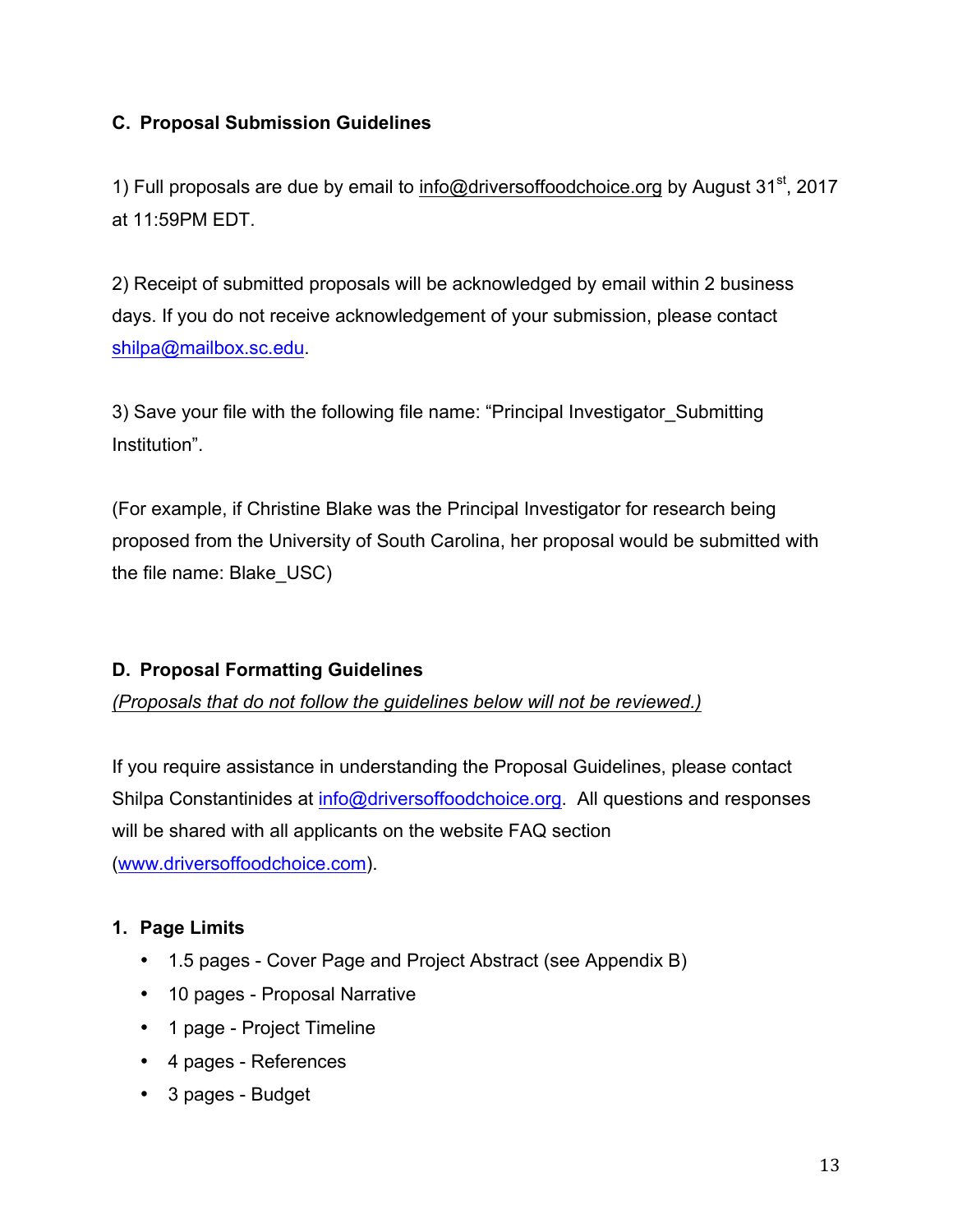- No page limit Budget Justification
- 2 page limit per Biosketch for each Investigator/Collaborator

Page limits have been set so that applicants will have sufficient room to provide a concise yet informative explanation of their proposed activities. Please note that the page limits reflect the maximum number of pages allowed for each section; there is no penalty for submitting fewer pages than indicated.

Any information provided in excess of these limits will not be taken into consideration in the review. Please do not send materials which are not specifically requested.

## **2. Formatting Instructions**

- Save with file name: PI\_Institution
- Arial font size 11
- Tables or other data may be in 10 point font
- One (1) inch margins on all sides of the paper, set up for A4 or  $8\frac{1}{2} \times 11$  inch paper
- Single-line spacing
- Word document (.doc) for proposal and Excel (.xls) for the Budget Worksheet
- Sections 1-4 and 6-8 (described in Section E below) of the proposal should be combined into one document, to be submitted electronically. The budget (section 5) should be submitted as a separate Excel file using the template provided.

*Submit two files only. Please do not send additional documents to support your proposal submission. They will NOT be considered and may cause delays during the review process.*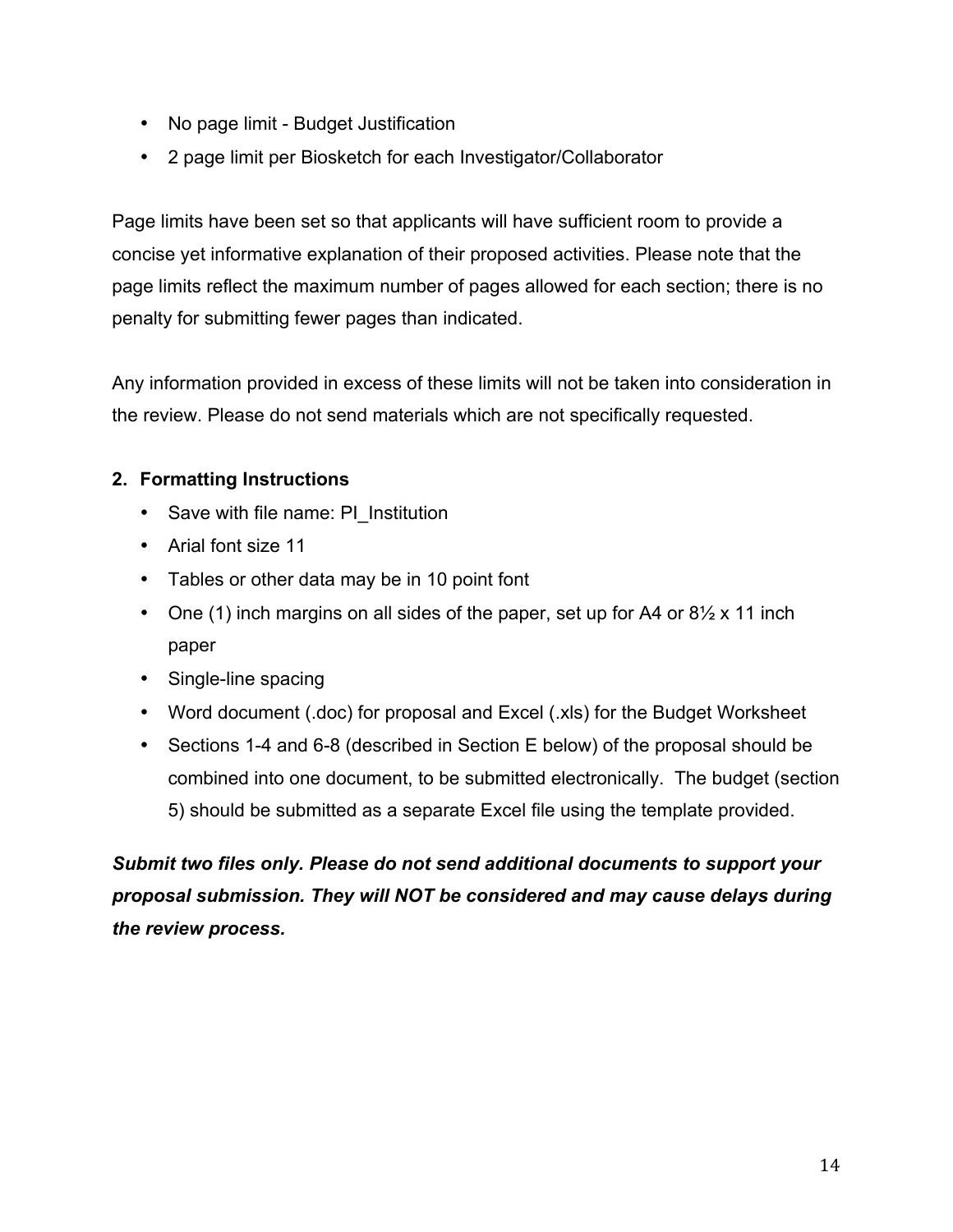#### **E. Proposal Section Details**

#### **1. Cover Page/Project Summary (1.5 page limit) (Appendix B)**

Follow the format shown in Appendix B to provide information on the Project Director, organization, and a brief abstract (<200 words) of the project objectives and design.

#### **2. Proposal Narrative (10 page limit)**

Please organize the Proposal Narrative using the sub-section headings specified below.

#### **a. Background and Rationale**

Present a compelling case for why the project is important and innovative. Substantiate your case by citing relevant scientific literature; internal, regional, and national data; needs assessments; qualitative studies; or other data as appropriate. Describe how the project meets the Goals and Priorities of the DFC Competitive Grants Program, as described above. This section must demonstrate your understanding of drivers of food choice in relation to the programs, policies and infrastructure in the proposed study area and how your proposed project fits within that context. Specifically, priority will be given to projects that demonstrate alignment with the goals of the UK Department for International Development (DFID) and the Bill & Melinda Gates Foundation's research strategies in agriculture and nutrition.

## **b. Objectives**

Present your specific objectives and how they are designed to provide a deep understanding of the drivers of food choice in LMIC. If your project involves testing of hypotheses, present the relevant hypotheses under each objective.

## **c. Project Design and Methods**

This section should describe the design of your study and the specific activities that you will undertake to address the objectives. Describe the proposed research study, including study design, methods, and indicators to be measured, data management, and data analysis. Describe the gender considerations that might be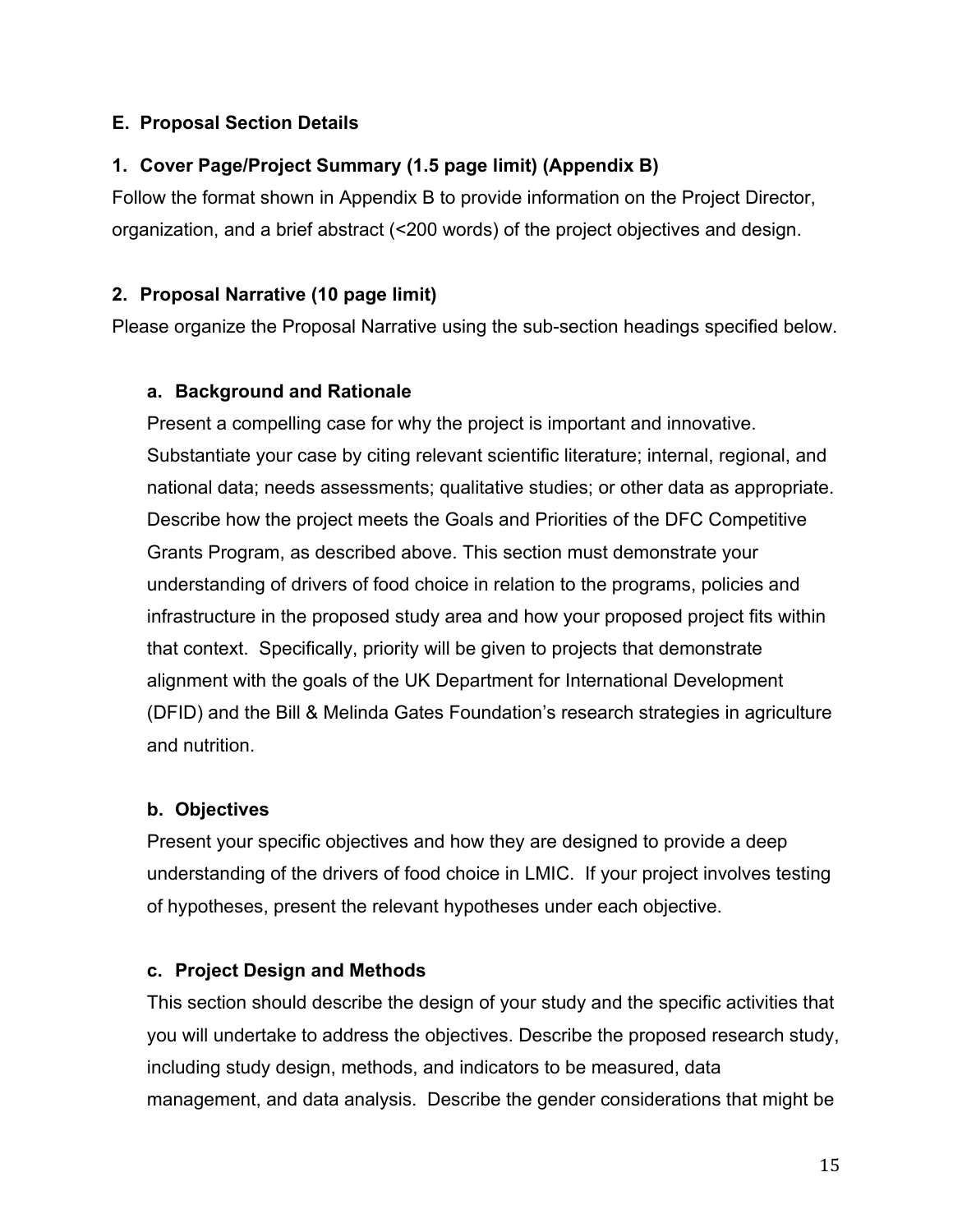relevant to the study design and their potential implications. Highlight innovative components. Include information on geographic location and scope of the project. Show how the proposed activities will be articulated with ongoing related efforts in the target country/region.

#### **d. Evaluation**

Indicate in detail how you will measure whether your project is successful. If your project involves an intervention, describe how the results in the intervention group or area will be compared to outcomes in a control or comparison group or area. Explain which data will be collected, how they will be collected, how often they will be collected, and quality control procedures for data collection. As needed, describe any significant risks to the success of this project and how you plan to address them.

#### **e. Development Relevance, Sustainability, and Potential for Scaling-Up**

Describe your project's development relevance and potential impact (including how the research will consider gender). If your project is successful, describe how it could be sustained and scaled-up after DFC Competitive Grants Program support has ended. Describe the potential for direct translation into program delivery in the target country/region, and the potential for application to different countries/settings. Describe which stakeholders are key to future scaling up of the proposed innovation and how they will be involved in the project. Successful projects with demonstrate potential to strengthen country-level leadership in nutrition to support future efforts.

Describe any datasets that will be generated as part of this project and submit a preliminary Data Access Plan (see section IV below for more information). A Data Access Plan will at a minimum address the nature and scope of data and information to be disseminated, the timing of disclosure, the manner in which the data and information are stored and disseminated, and who will have access to the data and under what conditions. Specifically address when and how the datasets would be made available to the public, in what form or format and any anticipated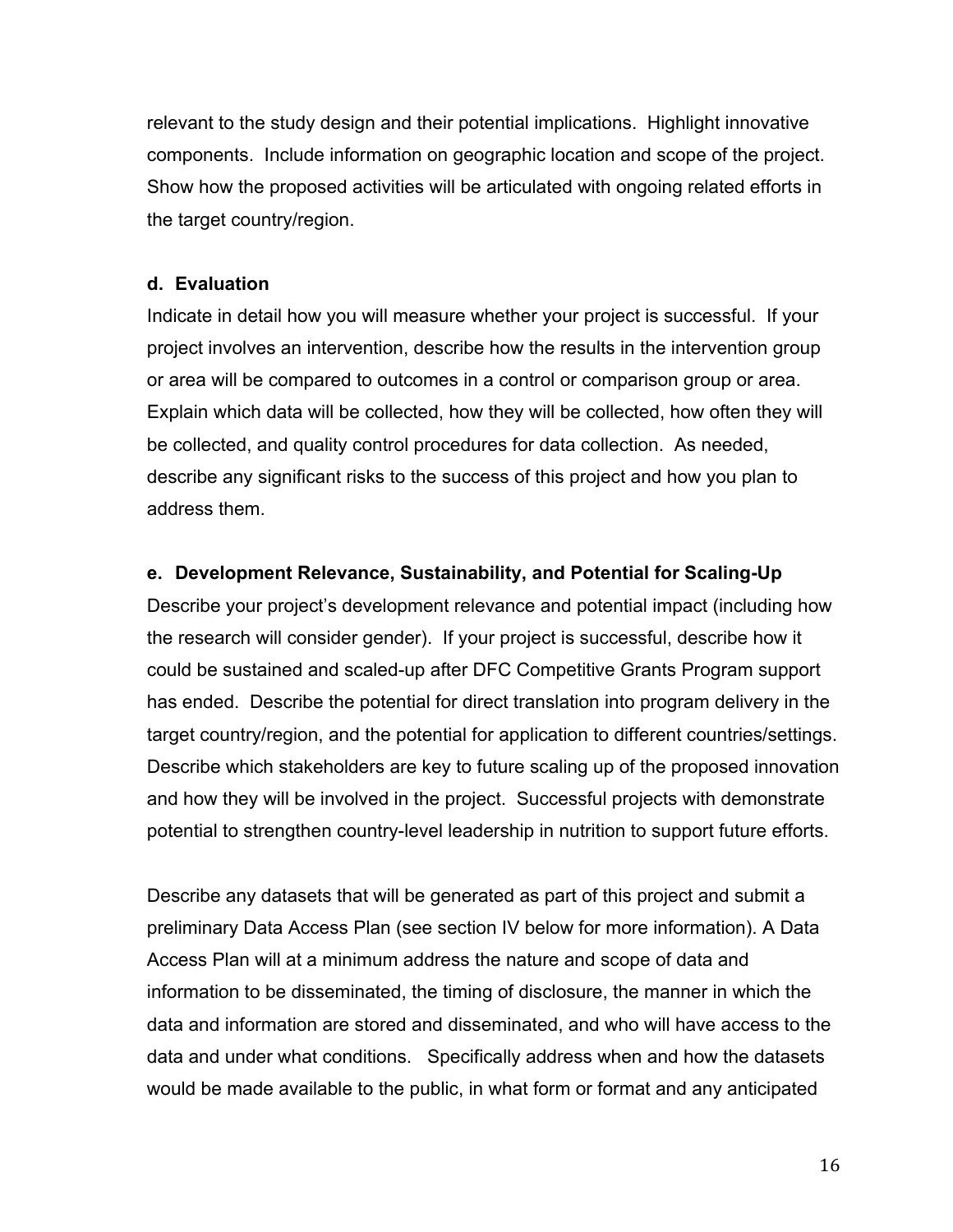costs to your organization. A final Data Access Plan will be required prior to grant approval.

## **f. Organizational Capacity and Key Personnel**

Provide information about planned collaborations or partnerships. Include the names of all organizations involved in the project and how the project will be managed. Give a brief overview of the lead organization's past success in carrying out similar projects. List the names and credentials of the key individuals responsible for the project how they will help the project achieve its aims and scale up the proposed intervention. Clearly explain who will be responsible for various aspects of the project, including data collection, collation, analysis, and reporting.

## **3. Timeline (1 page limit)**

Provide a timeline showing key activities for the total duration of the project. Describe in further detail what activities are necessary to produce the principal results. Provide an estimated timeline and the projected dates for completion of key activities with relevant milestones.

## **4. References (4 page limit)**

## **5. Detailed Project Budget (3 page limit)**

Please use the template provided in the separate Excel file. Be sure to adjust fringe rates accordingly. Indirect costs are limited to 10% of direct costs. The total, including both direct and indirect costs, cannot exceed \$300,000. Grant monies may be used to pay for salaries, supplies, equipment, and travel that are specifically related to achieving the objectives of the project. *(Please see Eligible Costs section above – page 12).*

## **6. Budget Justification (no page limit)**

The purpose of the budget justification is to supplement the information provided in the Excel-based budget template by justifying how the budget cost elements are necessary to implement project activities and accomplish target outcomes. Together, the budget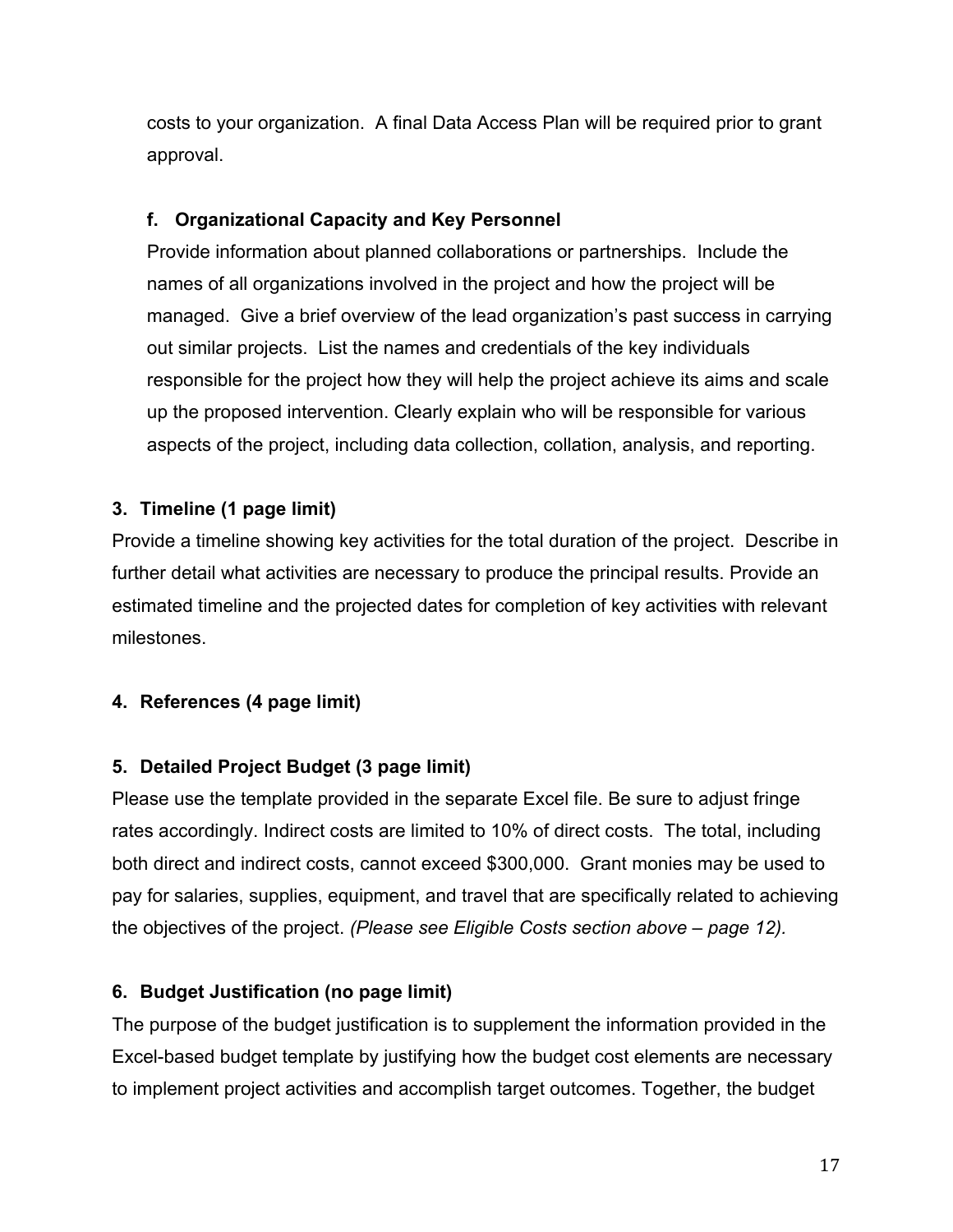narrative and budget template should provide a complete quantitative and qualitative description that supports the proposed budget. Please explain the major costs and how these relate to planned activities and target outcomes. Also explain any potential risks in spending as budgeted and any plans to mitigate those risks. If budgeting by outcomes, or additional dimension, please explain the major cost drivers per outcome or other relevant dimensions.

The budget justification should include:

- A description of each expense and why it is necessary to carry out project activities including;
	- o *Personnel*: Provide a brief explanation of personnel budgeted, including responsibilities as they relate to the grant. Also include assumptions made for any staff budgeted which are to-be-hired, including salary estimates for these personnel.
	- o *Benefits*: Describe the components of the benefits (column G of the "Budget Details" sheet) included with the salary costs. For example: pension, health insurance, expatriate costs, etc.
	- o *Consultants*: Provide a brief description of the work to be performed by any consultants in support of the overall project and describe any expenses that have been included.
	- o *Equipment (>\$5000):* Provide a brief justification and description of any items required for the project with a unit cost of greater than \$5,000 (USD) and a useful life of more than one year.
	- o *Supplies (<\$5000):* Provide a brief description and rationale for supply costs, including cost assumptions used to develop the budget for these costs.
	- o *Travel*: Provide rationale for the travel budgeted and assumptions used to determine appropriate number of trips and personnel required. Also include a brief rationale for how travel costs were estimated.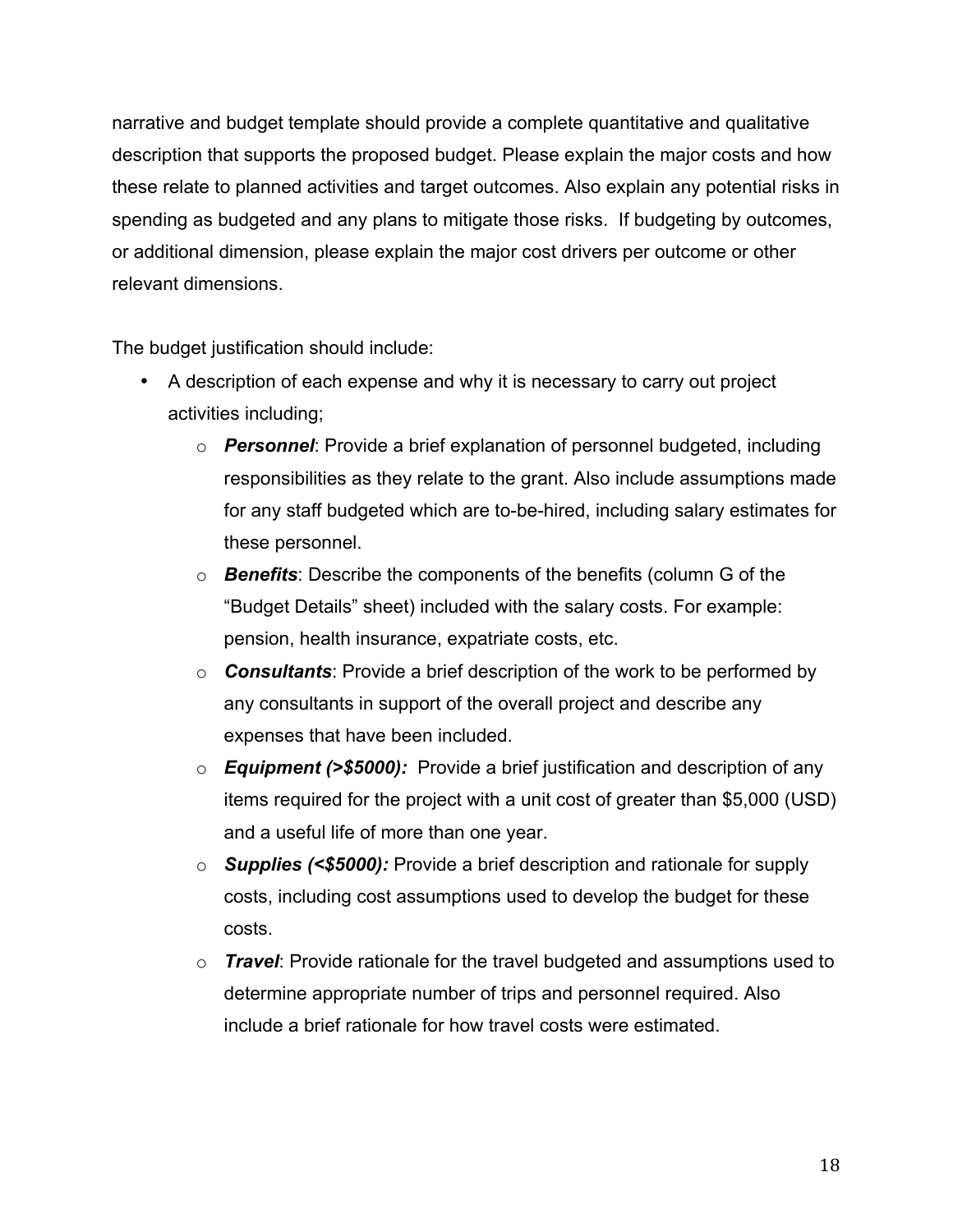- o *Other costs*: Provide a brief description and rationale for other direct costs required, including cost assumptions used to develop the budget for these costs.
- o *Other funding:* Each revenue source for any non-Grant funded portions of the budget (items or salaries in kind, revenues from cost recovery, and revenues from other donors). If you are requesting funding from the foundation for only a portion of this project and will depend on funds from other sources, please describe your contingency plans if full project funding does not become available. If you have applied for funding from other sources which overlap with the funding requested in this proposal, please indicate the nature and timing of that potential funding. Any expected in-kind contributions (e.g. drug donations, personnel time) should be included in the description. If your proposed project is nested within or linked to another project, you must explain that relationship in terms of both substance (in section 2 Project Narrative) and funding (here).
- Include relevant information for how you arrived at the unit cost (e.g. estimate, purchasing history, quote, etc.)

# **7. Biosketches for Lead and Co-investigators/Collaborating Partners (2 page limit for each)**

Include the following information:

- Education/training, including each institution, degree(s) obtained, year obtained, field of study
- Positions and Honors, including professional employment (positions held, institutions), selected professional service, honors or awards
- Relevant publications
- Current and recently completed research support, including title of each project, funder, dates of funding, name of principal investigator, and role on the project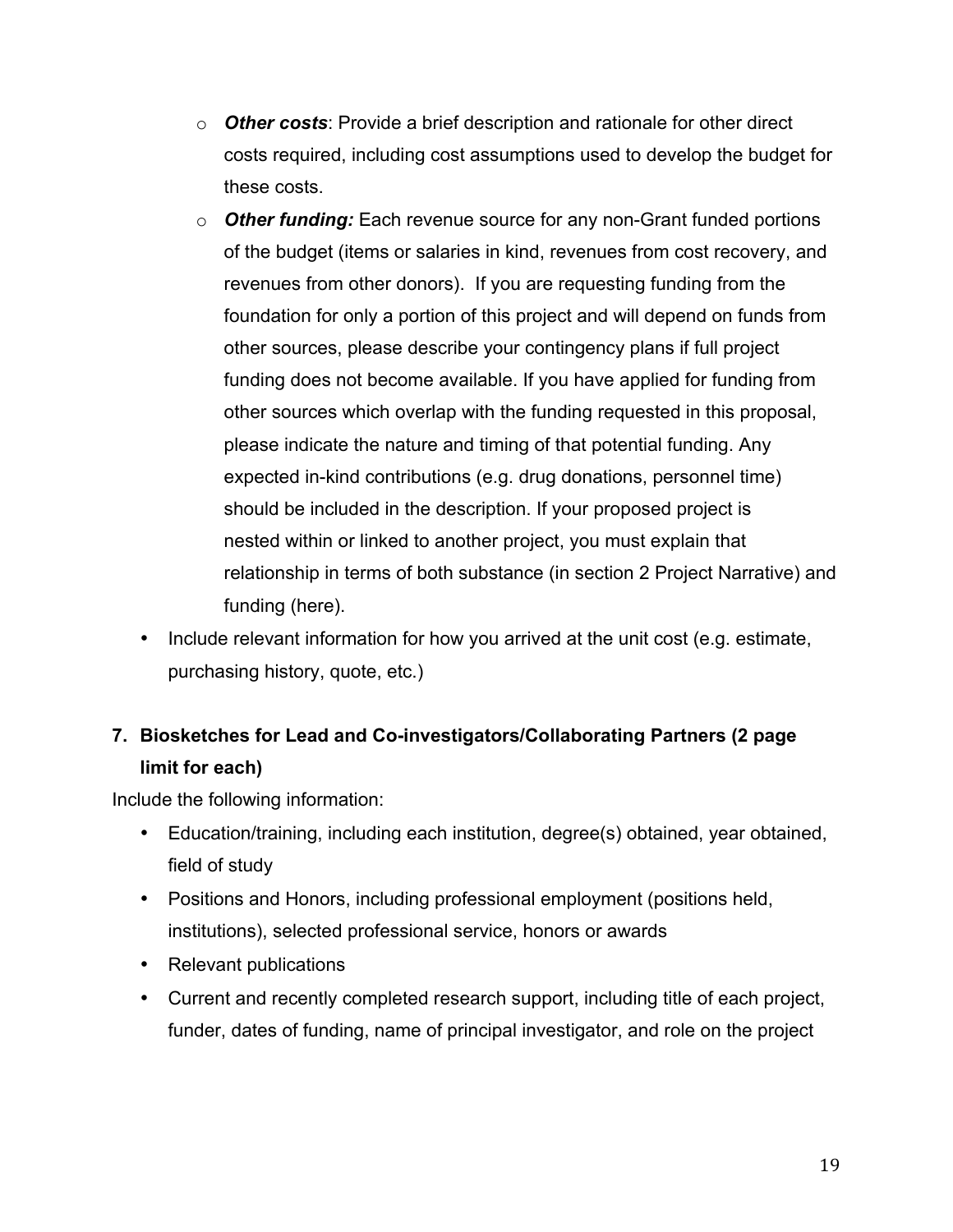## 8. **Attachments to your Proposal Submission (limit to what is requested only)**

- Contact sheet for other Co-investigators/Collaborating Partner(s) (Appendix C).
- Letter(s) of partnership/collaboration please submit a one-page letter from each collaborating partner expressing their willingness to conduct the stated activities in the project.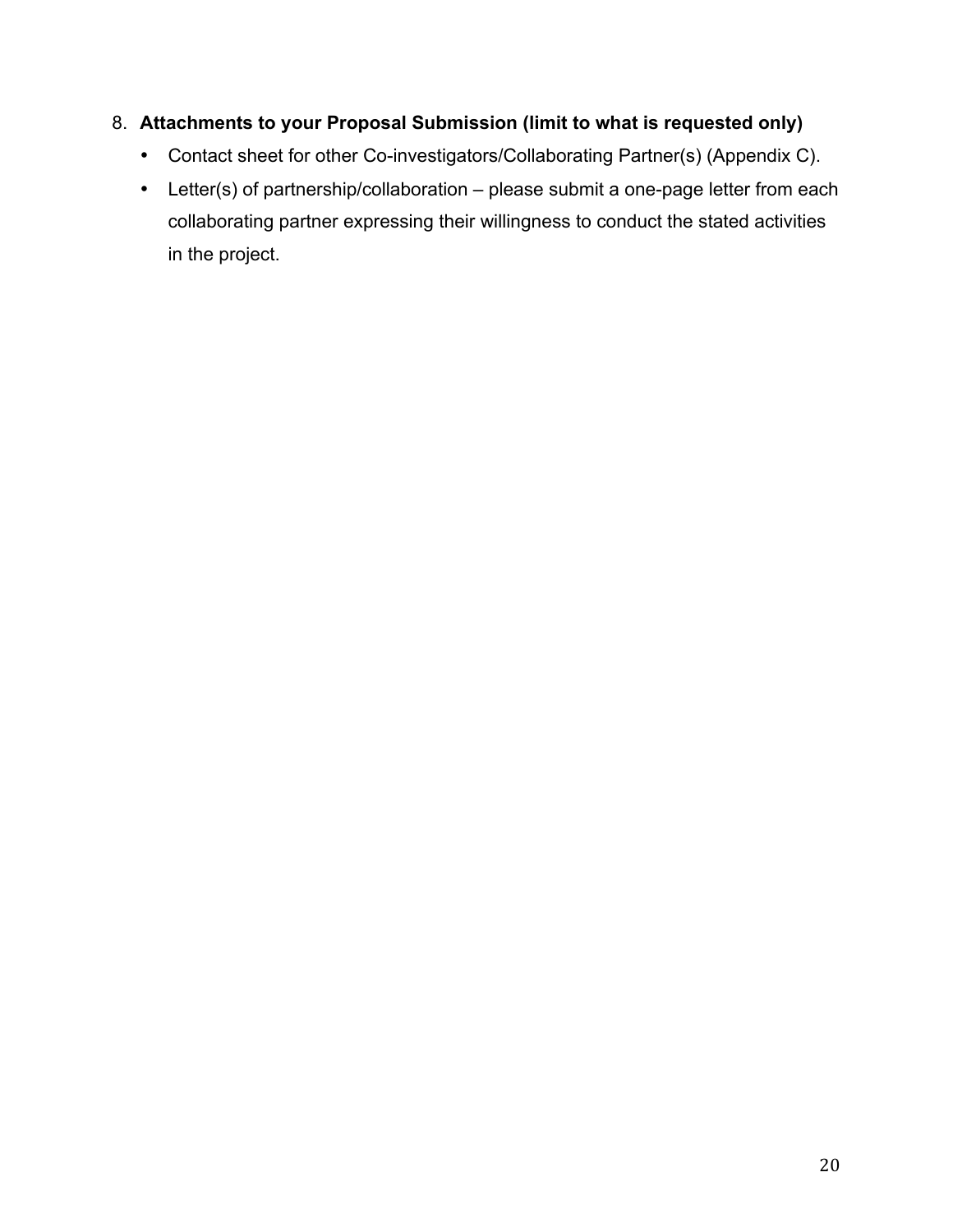#### **F. Evaluation Criteria**

The overall potential for the proposed research to provide a deep understanding of the drivers of food choice among the poor in LMIC will be an important criterion in the assessment of proposals. The proposed research is expected to be responsive to the DFC Competitive Grants Program goals and priorities, specifically the compatibility with relevant ongoing DFID and Gates Foundation initiatives including the Innovative Metrics and Methods in Agriculture for Nutrition Action (IMMANA, http://immana.lcirah.ac.uk), and the technical assistance program Improving Nutrition Outcomes Through Optimized Agricultural Interventions (ATONU, http://fanrpan.org/projects/atonu/). The research is expected to generate global public goods and publications in high-quality scientific journals. The applicants and co-applicants are expected to demonstrate their capacity (e.g., organizational, including ability to manage budgets) to deliver high quality research in the relevant areas. The following criteria will be used to assess the concept memos and full proposals:

- **1. Innovative nature of the research proposed, relative to existing approaches**
- **2. Scientific excellence and originality of the research proposed**
- **3. Development relevance of the research and its potential for application in LMIC**
- **4. The collaborative, intersectoral, and/or interdisciplinary nature of the research proposed**

## *1. Innovation*

- Does the proposed research portray new and innovative perspectives on the drivers of choice among consumers in lower wealth quintiles in LMIC?
- Does the research use innovative methods to investigate how changes to traditional food environments and food systems influence food choice among consumers in LMIC settings or to evaluate the impact of nutrition-sensitive agricultural interventions on food choice behaviors?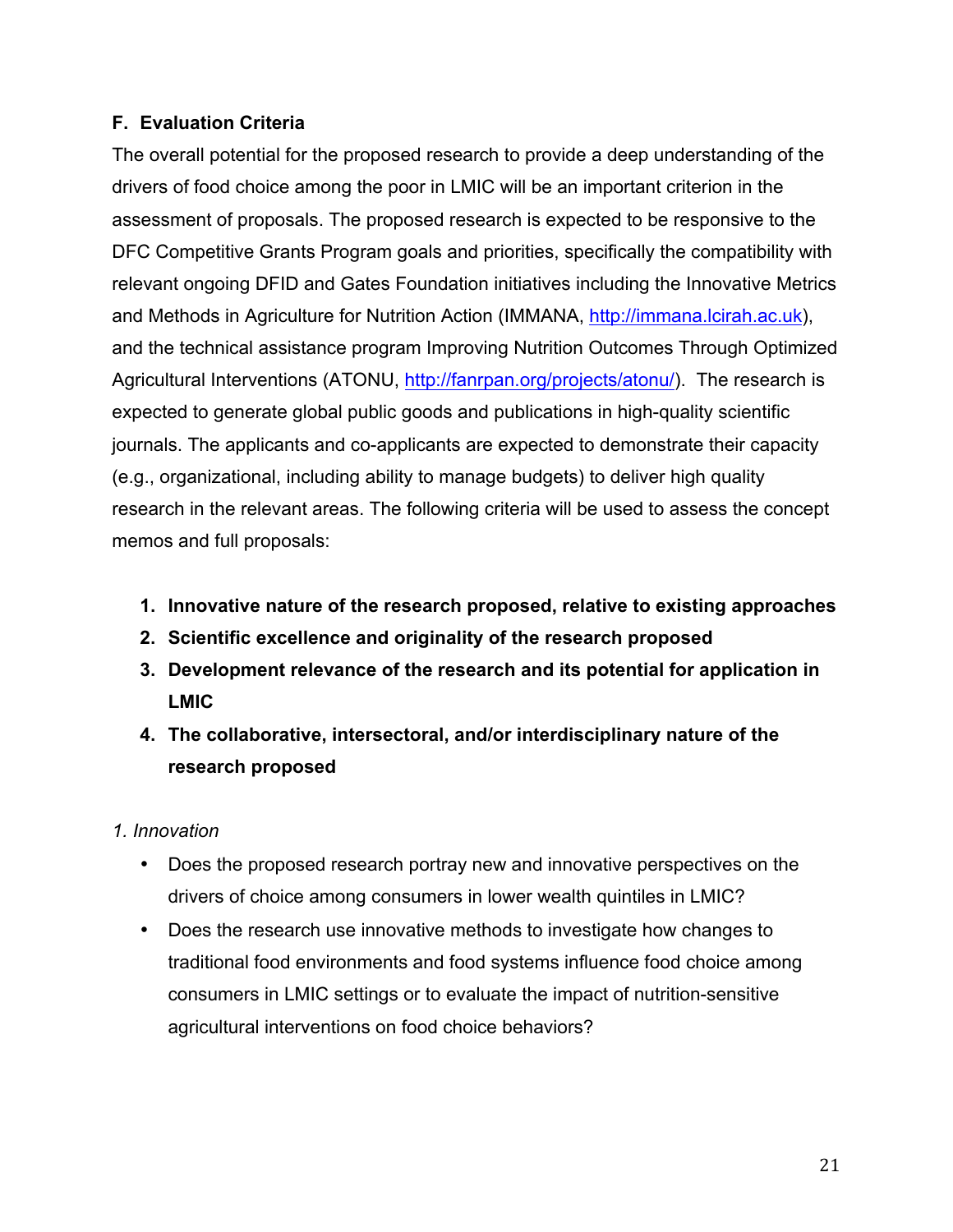#### *2. Scientific excellence and originality*

- Is the proposed research consistent with the highest international standards of scientific excellence in all of the sectors and disciplines that it includes?
- Does the proposed research add value to the existing body of knowledge about food choice in general and specifically in LMIC?
- Are the proposed methods well-defined, realistic, and feasible?
- Does the proposed research use rigorous study designs and top quality research methodologies?

## *3. Development relevance*

- Does the proposed research have the potential to benefit those with highest need, specifically in one or more of the 41 countries with the highest burden of undernutrition?
- Does the proposed research have the potential for uptake of research findings in program and policy settings, particularly as this relates to on-going and future programs and research activities to improve food and nutrition security in LMIC?
- Is the research gender-sensitive or gender-aware?
- Does the proposed research have the potential to provide actionable advice, recommendations, and decision-making tools and guidance that is directly relevant to policy makers and decision makers?

## *4. Collaborative approaches*

- Does the proposed research demonstrate integration of relevant expertise across multiple sectors, particularly nutrition, agriculture, marketing, and/or economics?
- Does the proposed research involve, and have the potential to empower, LMIC researchers?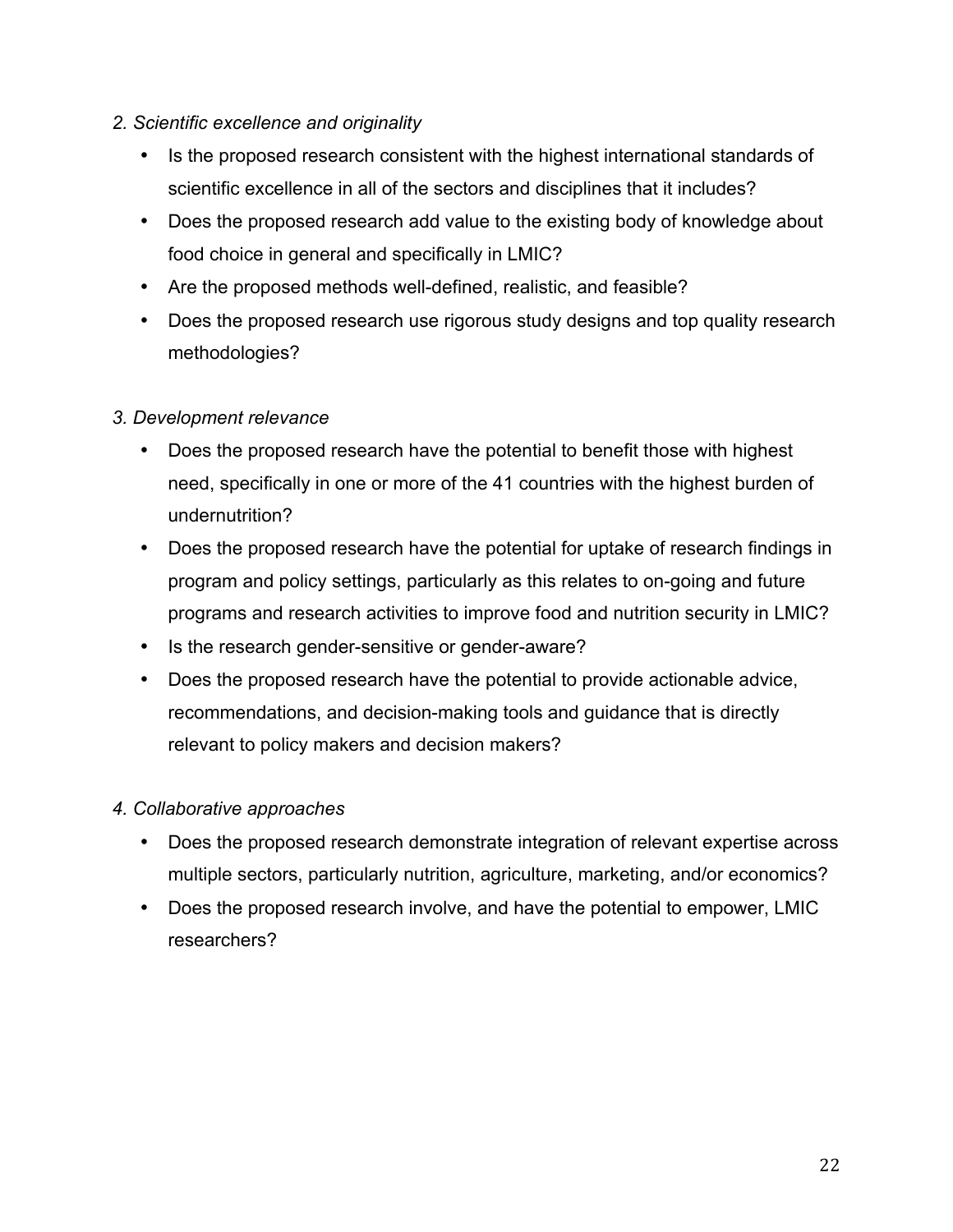#### **G. Review Process of Full Application**

A second informational webinar will be held (date/time TBA) to provide guidance on full submissions. Participation in this webinar will be restricted to those who have been invited to submit a full proposal; those applicants will be notified of the date and time via email. Responses to all questions will be posted on the website.

A Technical Advisory Group of international experts will evaluate full proposals and recommend applicants for grant awards. The DFC Team from the University of South Carolina will oversee the review process.

## **IV. DISSEMINATION, DATA SHARING, AND INTELLECTUAL PROPERTY**

Information about research funded through the DFC Competitive Grants Program will be made available on the public DFC website (http://www.driversoffoodchoice.org). Grant holders will be asked to collaborate with the DFC team on research uptake and dissemination activities, which may include, among others, presentations at seminars and conferences, blogs, interviews and opinion pieces. Grant holders will be expected to disseminate the results of their research as widely as possible, based on the premise that publicly-funded research data are a public good, produced in the public interest, and should be made openly available to other researchers in a timely manner to the maximum extent possible. As well as scientific communication, emphasis is placed by the funder on engagement with potential users and beneficiaries of research, and the route to application of its outcomes. Consideration of possible paths to impact will form an important element of the assessment of proposals.

The DFC Competitive Grants Program will utilize the free Dataverse Network project to facilitate public access to datasets. The "Dataverse Network project develops software, protocols, and community connections for creating research data repositories that automate professional archival practices, guarantee long-term preservation, and enable researchers to share, retain control of, and receive web visibility and formal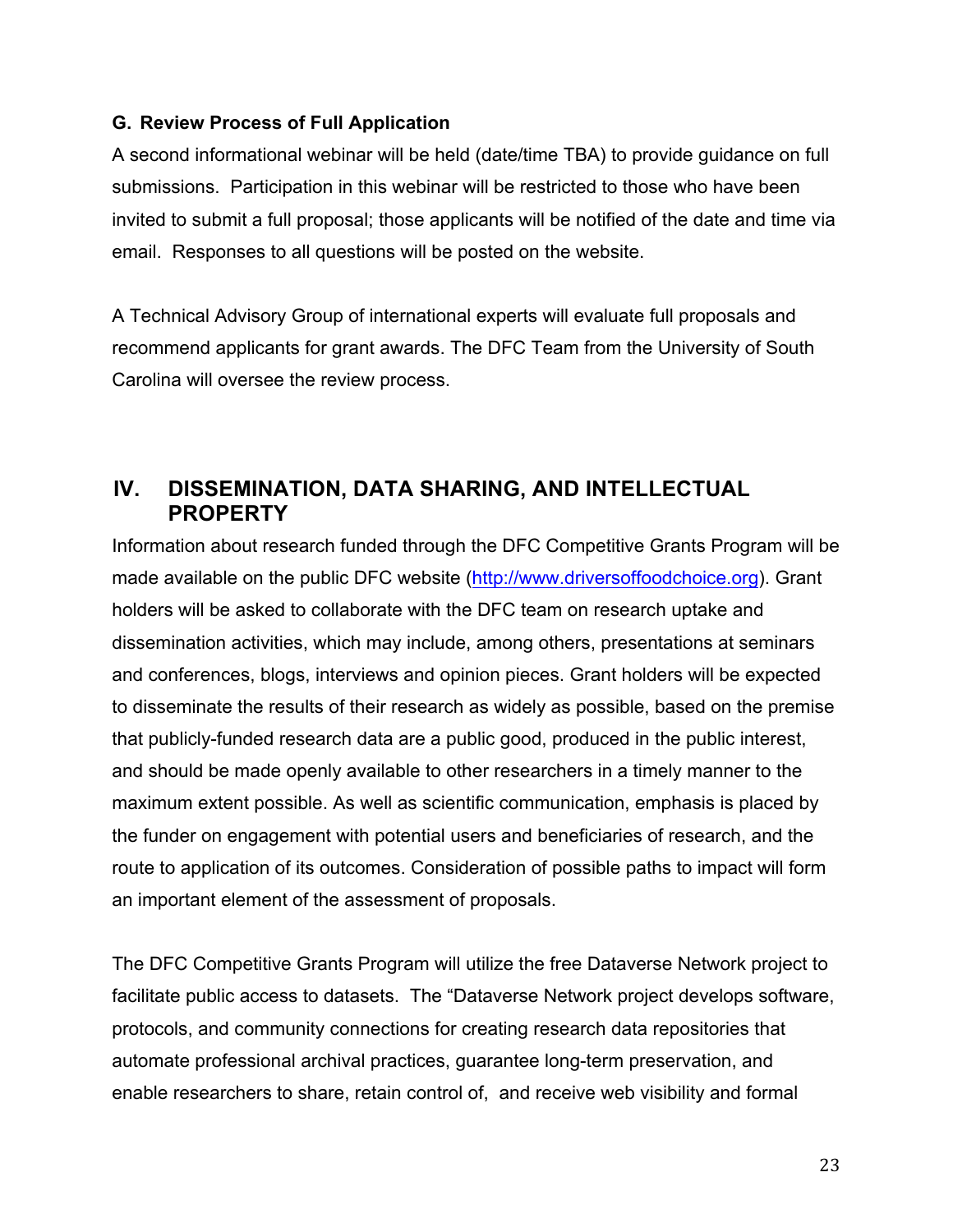academic citations for their data contributions." Further information about this service can be found here: http://thedata.org/home. Datasets will be finalized for public access within six months after the end of each grant funding period. Datasets will not be made available for public access until 12 months after the end of each grant funding period. During this 12 month period, the grantee will have exclusive use of the data for publications and reports. After 12 months the data will be available for public access. Extensions up to 18 months may be requested by the grantee and must be authorized by the DFC Competitive Grants Program, DFID, and the Bill & Melinda Gates Foundation. Users requesting access to the data must enter into a data-use agreement, which specifies that the user may publish based on the data, with the exception of publications on to the grantee's subject of focus. We have extensive previous experience in making data-use agreements and have a template to use to initiate agreements. In cases where grantees have pre-existing agreements or legal constraints that preclude providing full access to data, they will be required to identify these limitations in the Data Access Plan. Consultation with the DFC Competitive Grants Program staff, DFID, and the Bill & Melinda Gates Foundation will be necessary to come to agreement on what data will and will not be made publicly available and how these limited data are to be shared prior to receipt of funding.

All intellectual property rights for all material (including but not limited to reports, data, designs, whether or not electronically stored, and technologies) produced by the investigator(s) or the investigators' personnel, and arising from research funded through the Grant, will be the property of the investigators' institution(s). The investigators' institution(s) will grant to the funders of the program, if requested, a world-wide, nonexclusive, irrevocable, royalty-free license to use all such material. If investigator(s) wish to apply for a patent for a particular application arising out of the information, however, they may request that publication of data is withheld until the patent application has been made. After that time, the data must be made freely available. The funders should be consulted about any request of this kind at an early stage, and any license(s) granted must be managed in a way that is consistent with the core principles of Global Access, i.e., that the findings of the research would be disseminated promptly and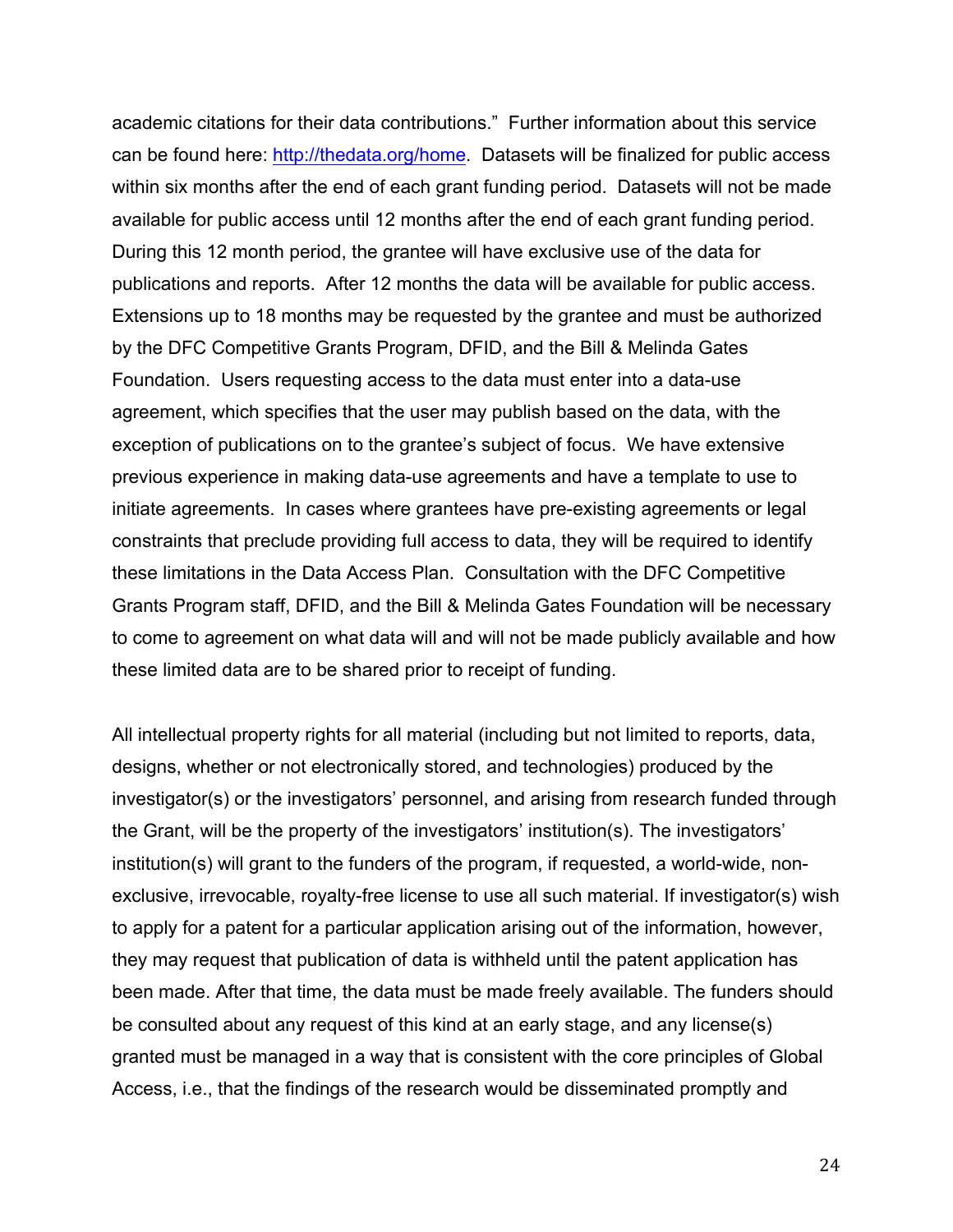broadly, and that products and technologies arising from the knowledge gained would be made available and accessible at reasonable cost to people most in need in developing countries.

#### **Privacy and Non-confidentiality Notice**

The Bill & Melinda Gates Foundation is required by the U.S. Internal Revenue Service to publish a list of its grants. We also provide a general description of our grants on our web sites, in press releases, and in other marketing materials. Subject to the foundation's **Privacy Policy**, the foundation may also share your proposal, reports, and related materials with third parties, including external reviewers, key partners and co funders. This document is subject to the foundation's Terms of Use.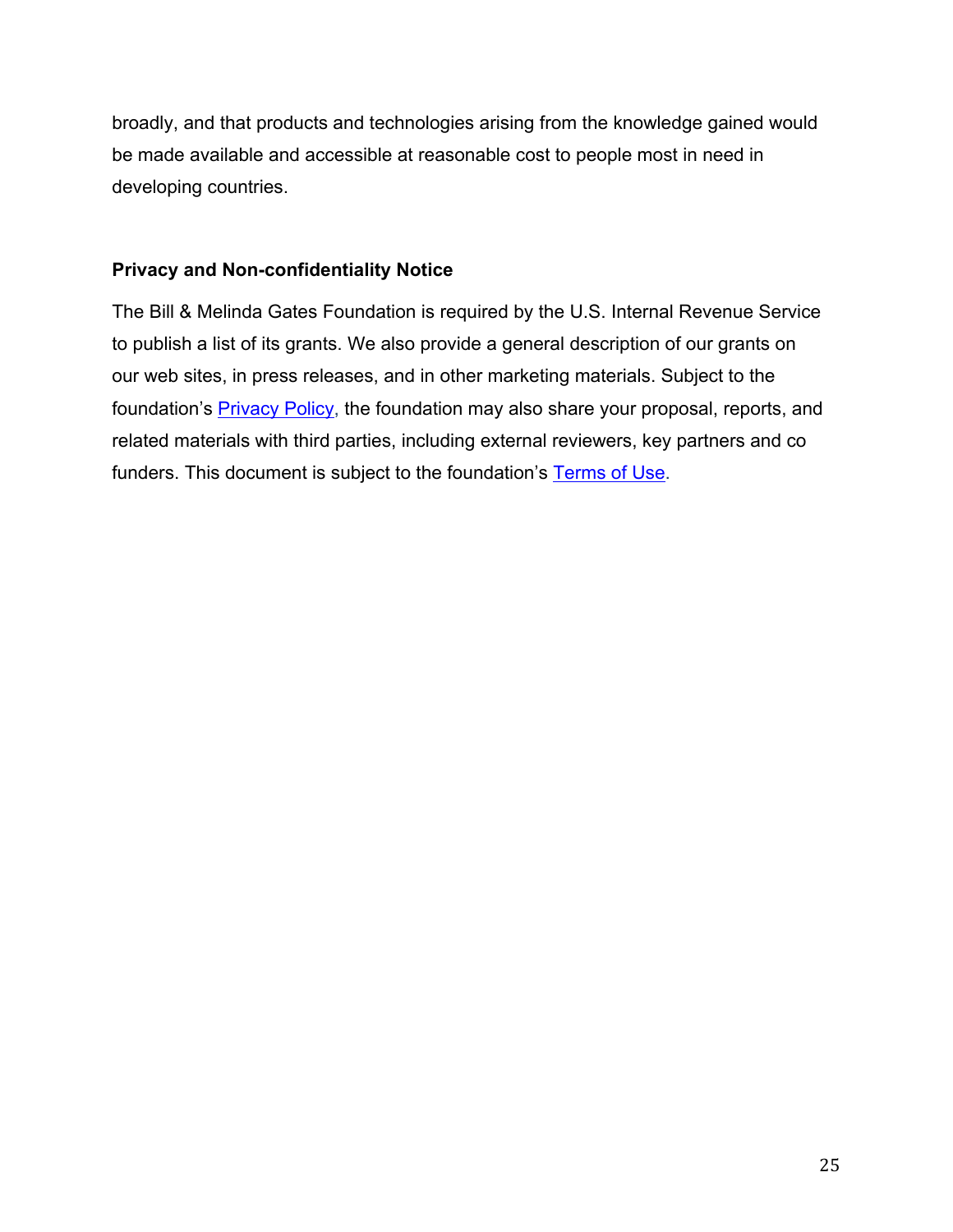## **Appendix A**

#### **List of 41 low- and middle-income countries with high prevalence of malnutrition**

| Afghanistan<br>1.                     | 22. Liberia      |  |
|---------------------------------------|------------------|--|
| 2.<br>Angola                          | 23. Madagascar   |  |
| <b>Burma</b><br>3.                    | 24. Malawi       |  |
| <b>Burundi</b><br>4.                  | 25. Mali         |  |
| 5.<br>Bangladesh                      | 26. Mozambique   |  |
| <b>Burkina Faso</b><br>6.             | 27. Myanmar      |  |
| Cambodia<br>$7\phantom{.}$            | 28. Nepal        |  |
| 8.<br>Cameroon                        | 29. Niger        |  |
| <b>Central African Republic</b><br>9. | 30. Nigeria      |  |
| 10. Chad                              | 31. Pakistan     |  |
| 11. DR Congo                          | 32. Philippines  |  |
| 12. Cote d'Ivoire                     | 33. Rwanda       |  |
| 13. Egypt                             | 34. Sierra Leone |  |
| 14. Eritrea                           | 35. South Africa |  |
| 15. Ethiopia                          | 36. South Sudan  |  |
| 16. Ghana                             | 37. Tanzania     |  |
| 17. Guinea                            | 38. Uganda       |  |
| 18. India                             | 39. Vietnam      |  |
| 19. Indonesia                         | 40. Yemen        |  |
| 20. Kenya                             | 41. Zambia       |  |
|                                       |                  |  |

21.Laos

(List derived from Executive Summary of the Lancet Maternal and Child Nutrition Series 2013 http://thousanddays.org/tdays-content/uploads/Lancet-2013-Executivesummary.pdf and countries identified as high/moderate/low fragility)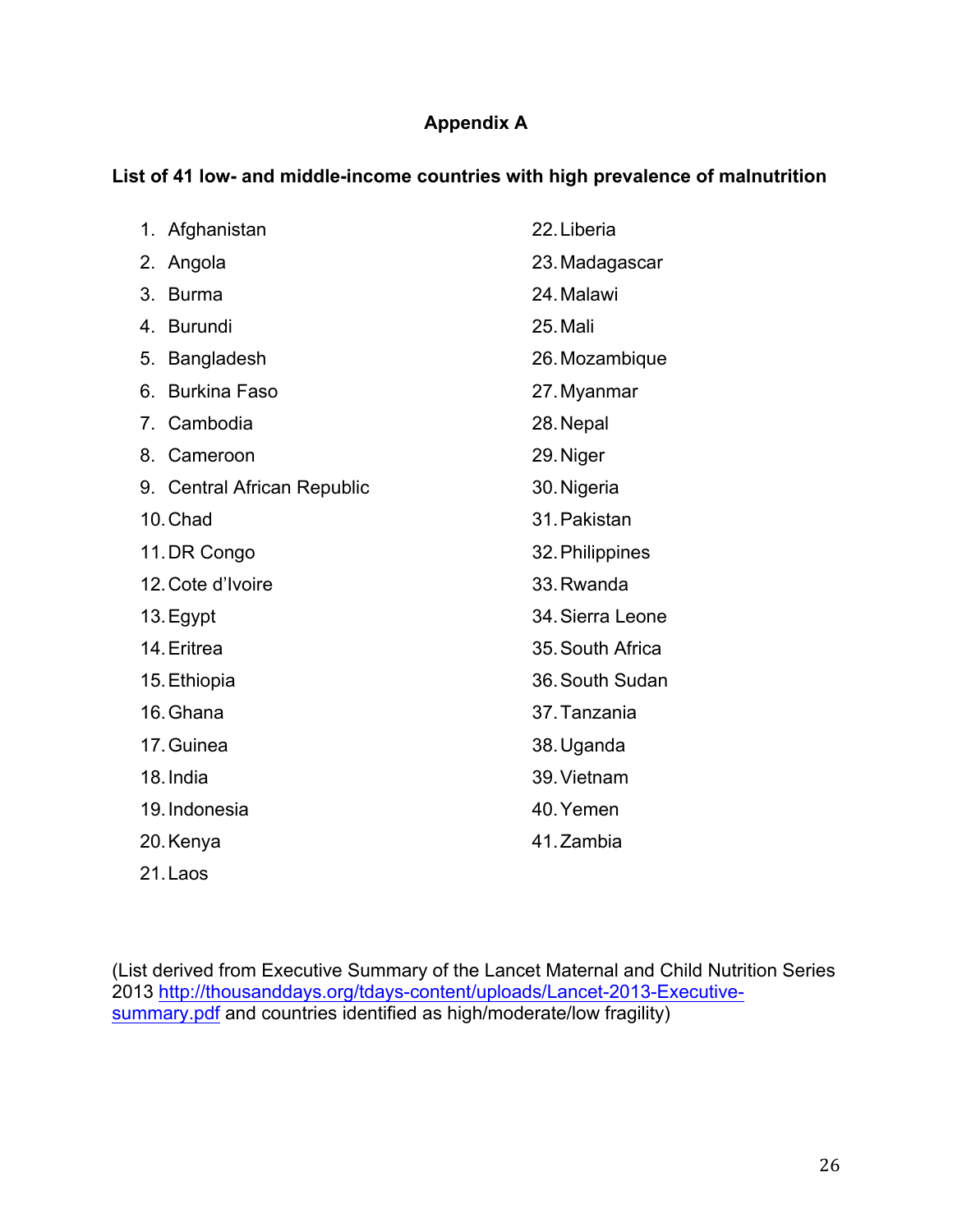# **Appendix B: Cover Page/Project Abstract**

| Full Name of Lead Organization: Management of Lead Organization:                                                                                                                                                                                                                                                                                                                     |  |  |
|--------------------------------------------------------------------------------------------------------------------------------------------------------------------------------------------------------------------------------------------------------------------------------------------------------------------------------------------------------------------------------------|--|--|
|                                                                                                                                                                                                                                                                                                                                                                                      |  |  |
| Requested Amount from the DFC Competitive Grants Program: (USD): _______________                                                                                                                                                                                                                                                                                                     |  |  |
|                                                                                                                                                                                                                                                                                                                                                                                      |  |  |
| Anticipated duration: <u>contract and a series of the series of the series of the series of the series of the series of the series of the series of the series of the series of the series of the series of the series of the se</u>                                                                                                                                                 |  |  |
|                                                                                                                                                                                                                                                                                                                                                                                      |  |  |
| <b>Principal Investigator</b><br>Organization: example and a series of the contract of the contract of the contract of the contract of the contract of the contract of the contract of the contract of the contract of the contract of the contract of the cont                                                                                                                      |  |  |
| the control of the control of the control of the control of the control of the control of the control of the control of the control of the control of the control of the control of the control of the control of the control<br><u> 1989 - Andrea Station Barbara, actor a component de la componentación de la componentación de la componentació</u><br>City: <u>Example 2006</u> |  |  |
| Office Phone Number: 2008                                                                                                                                                                                                                                                                                                                                                            |  |  |
| <b>Administrative Contact (if applicable)</b><br>Name:<br><u> 1980 - Andrea Andrew Maria (h. 1980).</u><br>Email:<br>Organization:<br>Address:                                                                                                                                                                                                                                       |  |  |
| City:                                                                                                                                                                                                                                                                                                                                                                                |  |  |
| State/Country:<br>the control of the control of the control of the control of the control of the control of<br><b>Office Phone Number:</b>                                                                                                                                                                                                                                           |  |  |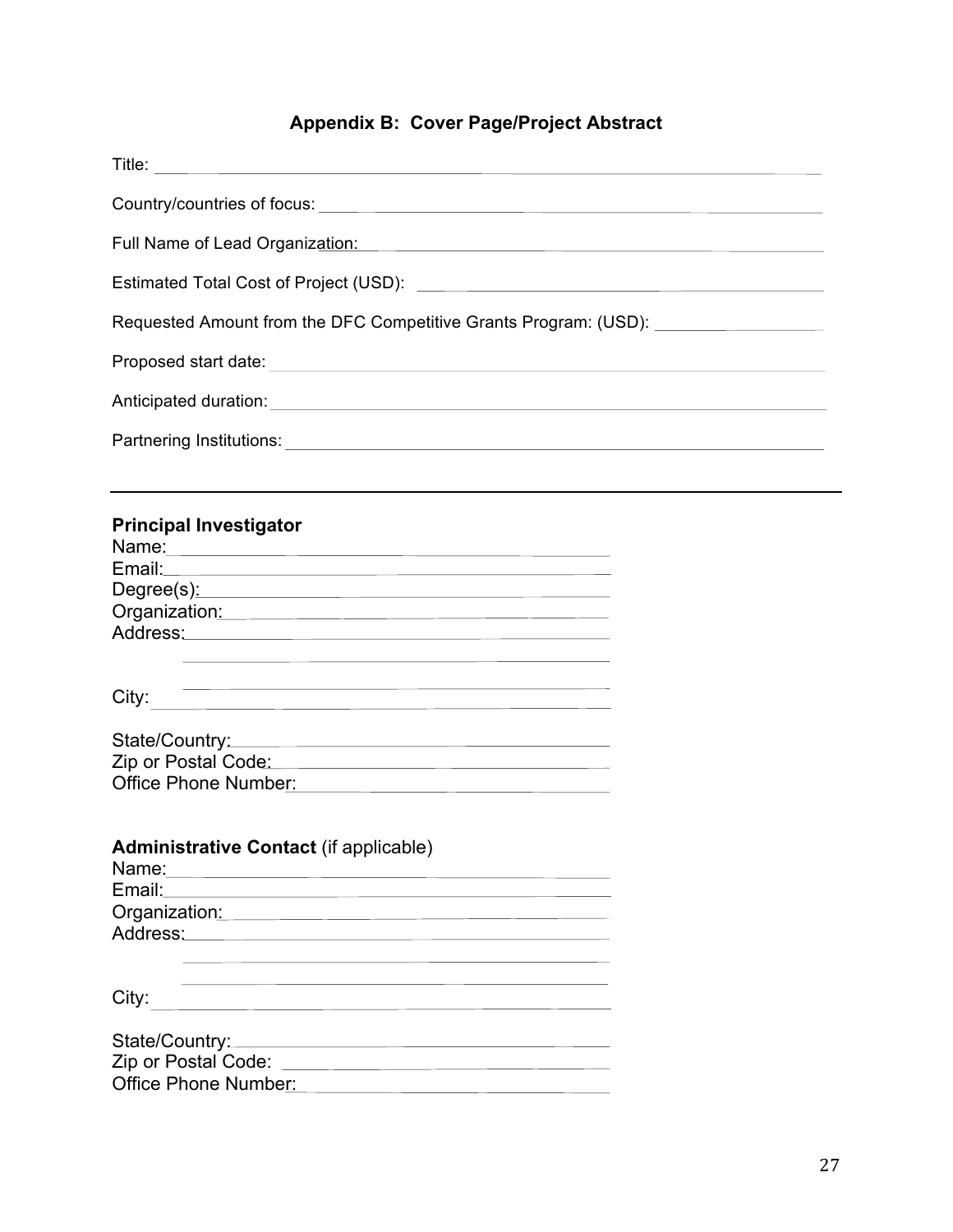**Abstract**  $( \leq 200 \text{ words})$ :